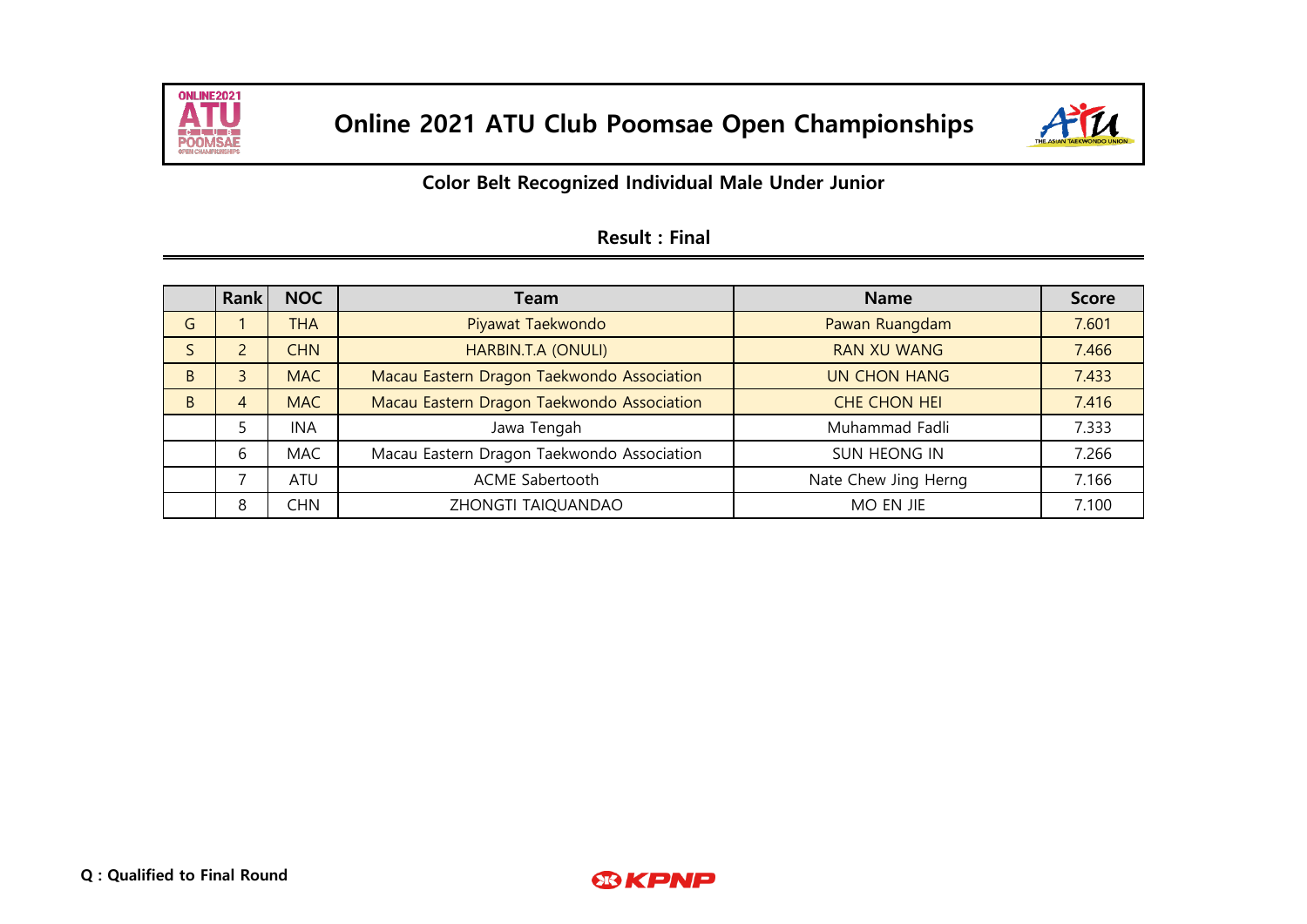



### **Color Belt Recognized Individual Male Junior**

|   | Rank | <b>NOC</b> | Team                                    | <b>Name</b>                  | <b>Score</b> |
|---|------|------------|-----------------------------------------|------------------------------|--------------|
| G |      | <b>IND</b> | District Taekwondo Association Varanasi | <b>ABHAY KUMAR</b>           | 6.816        |
|   |      | <b>INA</b> | Jawa Tengah                             | <b>VITRIANOV RASA WINATA</b> | 6.816        |
| B |      | <b>HKG</b> | Eastern Dragon Hong Kong                | SZE, Chung Yin               | 5.899        |
| B |      | <b>HKG</b> | Eastern Dragon Hong Kong                | MAK, Lik Wai                 | 5.849        |

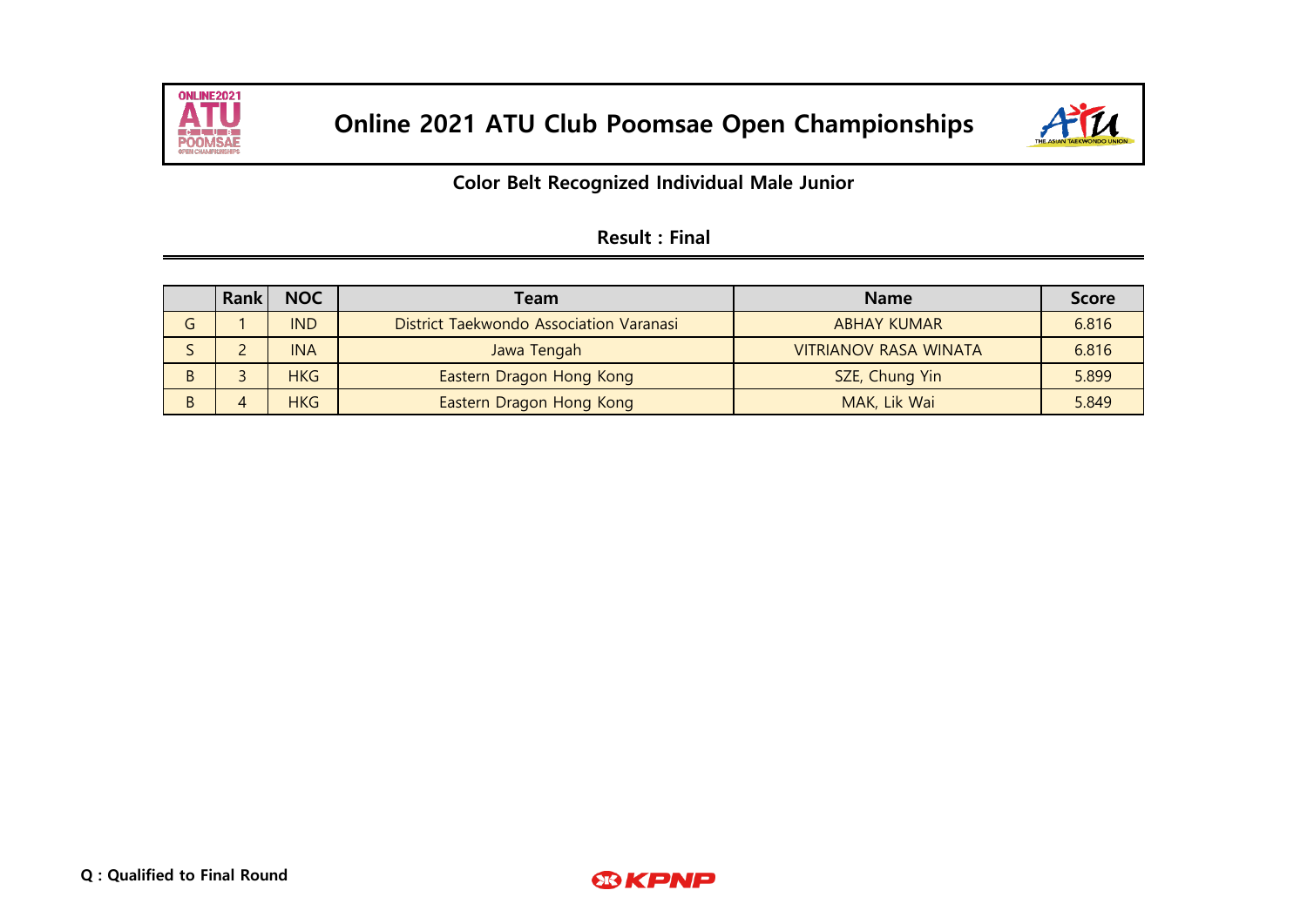



**Color Belt Recognized Individual Male Under 30**

|              | Rank                     | <b>NOC</b> | Team                         | <b>Name</b>             | <b>Score</b> |
|--------------|--------------------------|------------|------------------------------|-------------------------|--------------|
| G            |                          | <b>INA</b> | Jawa Tengah                  | <b>SPARTAN</b>          | 7.466        |
| S            | $\overline{c}$           | <b>ATU</b> | <b>SMU Taekwondo</b>         | <b>Chong SangHil</b>    | 7.099        |
| <sub>B</sub> | 3                        | <b>CHN</b> | ZHEN WEI WU DAO(ONULI)       | <b>ZHAN HUI LIN</b>     | 7.018        |
| <sub>B</sub> | 4                        | <b>CHN</b> | <b>TEAM CHINA</b>            | <b>HUANG LIN BIN</b>    | 6.750        |
|              | 5                        | ATU        | SMU Taekwondo                | Tristan Lew Zhong Sheng | 6.733        |
|              | 6                        | <b>KOR</b> | KANG'S GLOBAL TAEKWONDO      | CHANG SUN LEE           | 6.550        |
|              | $\overline{\phantom{0}}$ | <b>JPN</b> | <b>DTS</b>                   | Atsushi Kagura          | 6.450        |
|              | 8                        | CHN        | JIANG XI Normal Uni. (ONULI) | JI XIANG XIA            | 5.883        |

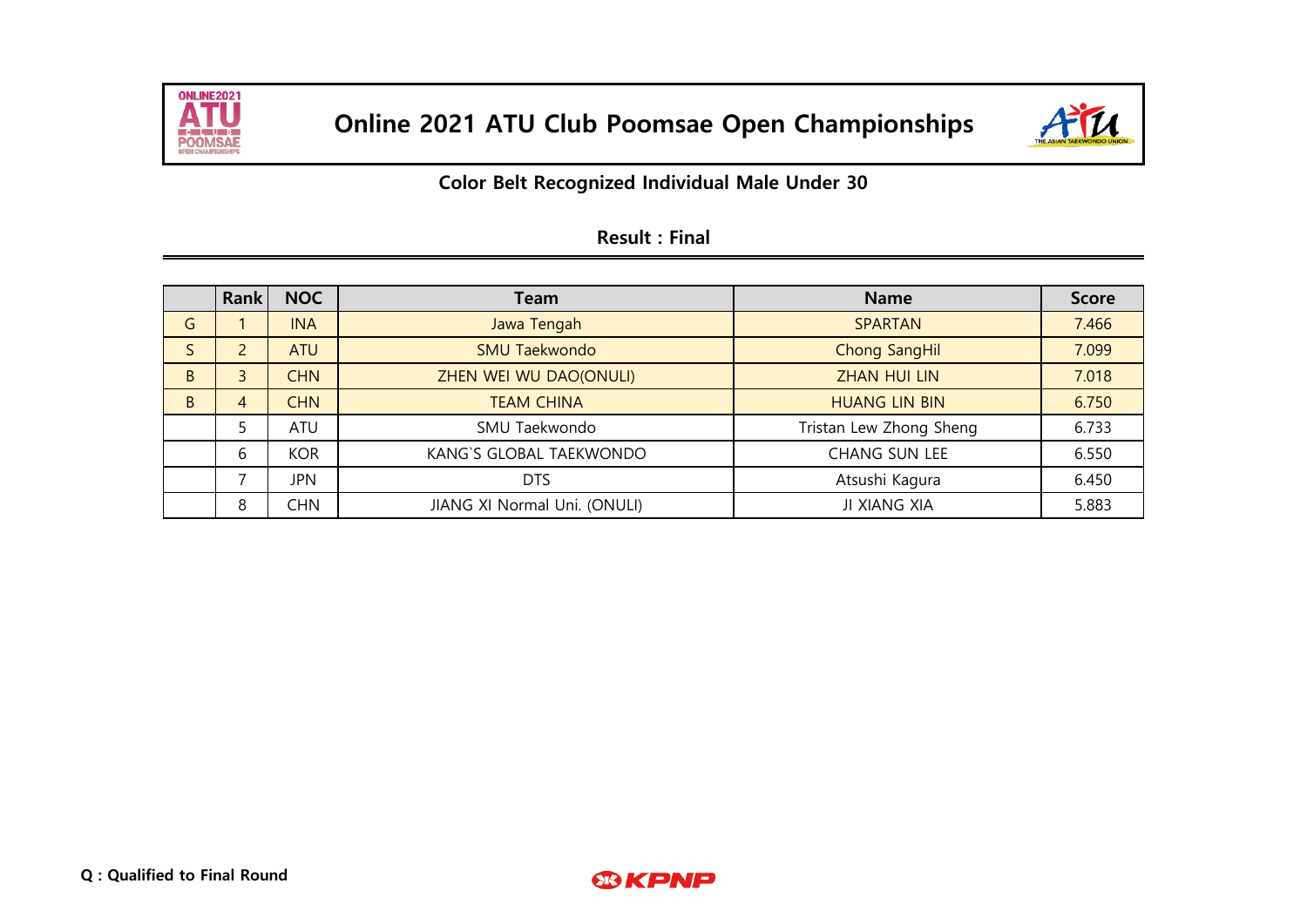



**Color Belt Recognized Individual Male Over 30**

|                                    | Rank | <b>NOC</b> | <b>Team</b>              | Name         | Score |
|------------------------------------|------|------------|--------------------------|--------------|-------|
| $\sim$<br>$\overline{\phantom{0}}$ |      | <b>HKG</b> | Eastern Dragon Hong Kong | LAI, Wai Kit | 5.850 |

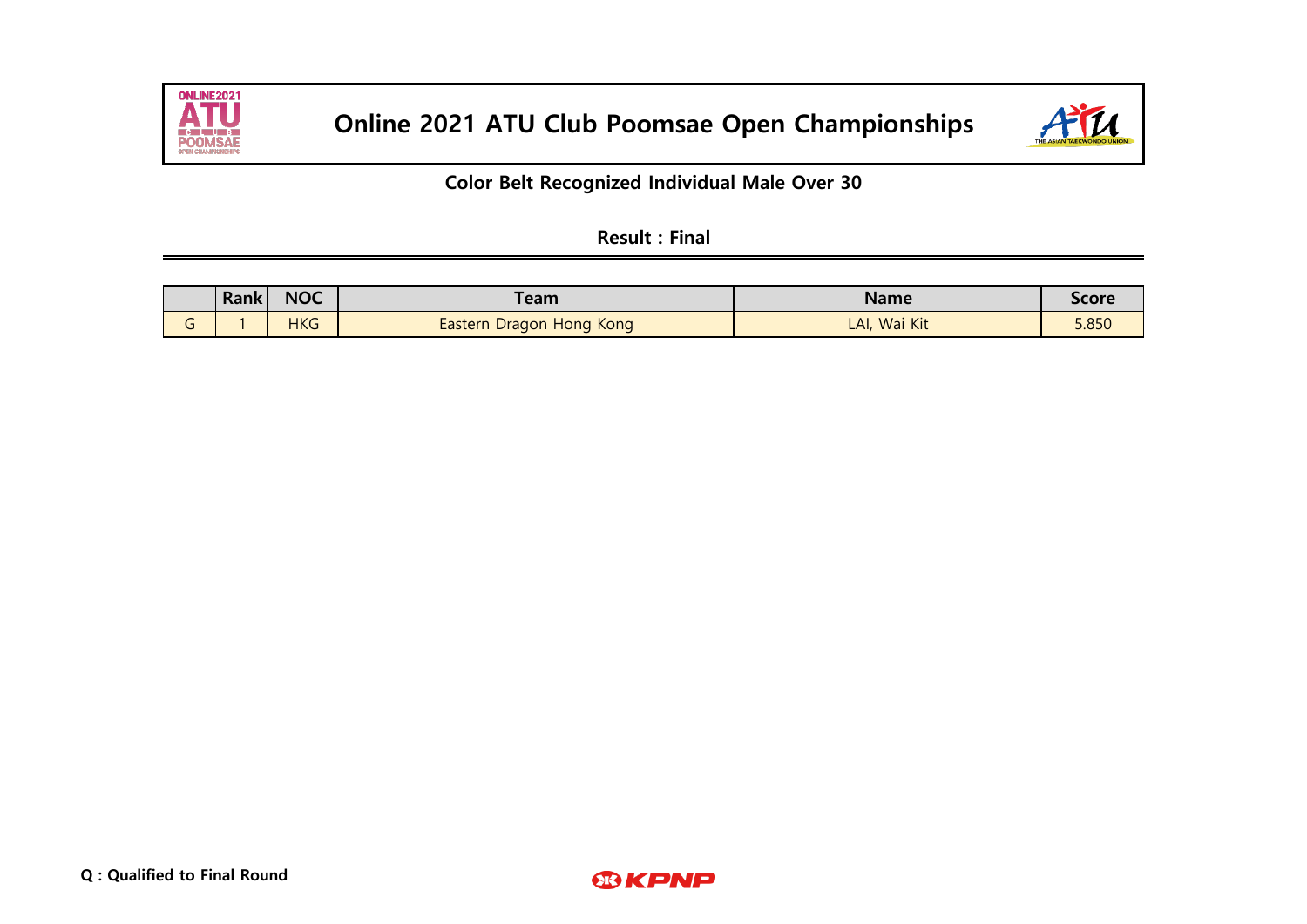



**Black Belt Recognized Individual Male Children 1**

| <b>Result: Final</b> |  |  |
|----------------------|--|--|
|                      |  |  |

|   | <b>Rank</b>              | <b>NOC</b> | Team               | <b>Name</b>          | <b>Score</b> |
|---|--------------------------|------------|--------------------|----------------------|--------------|
| O |                          | <b>CHN</b> | HARBIN.T.A (ONULI) | <b>YI CHEN LIANG</b> | 6.917        |
|   | $\overline{\phantom{0}}$ | <b>CHN</b> | HARBIN.T.A (ONULI) | XI RAN WANG          | DSQ          |

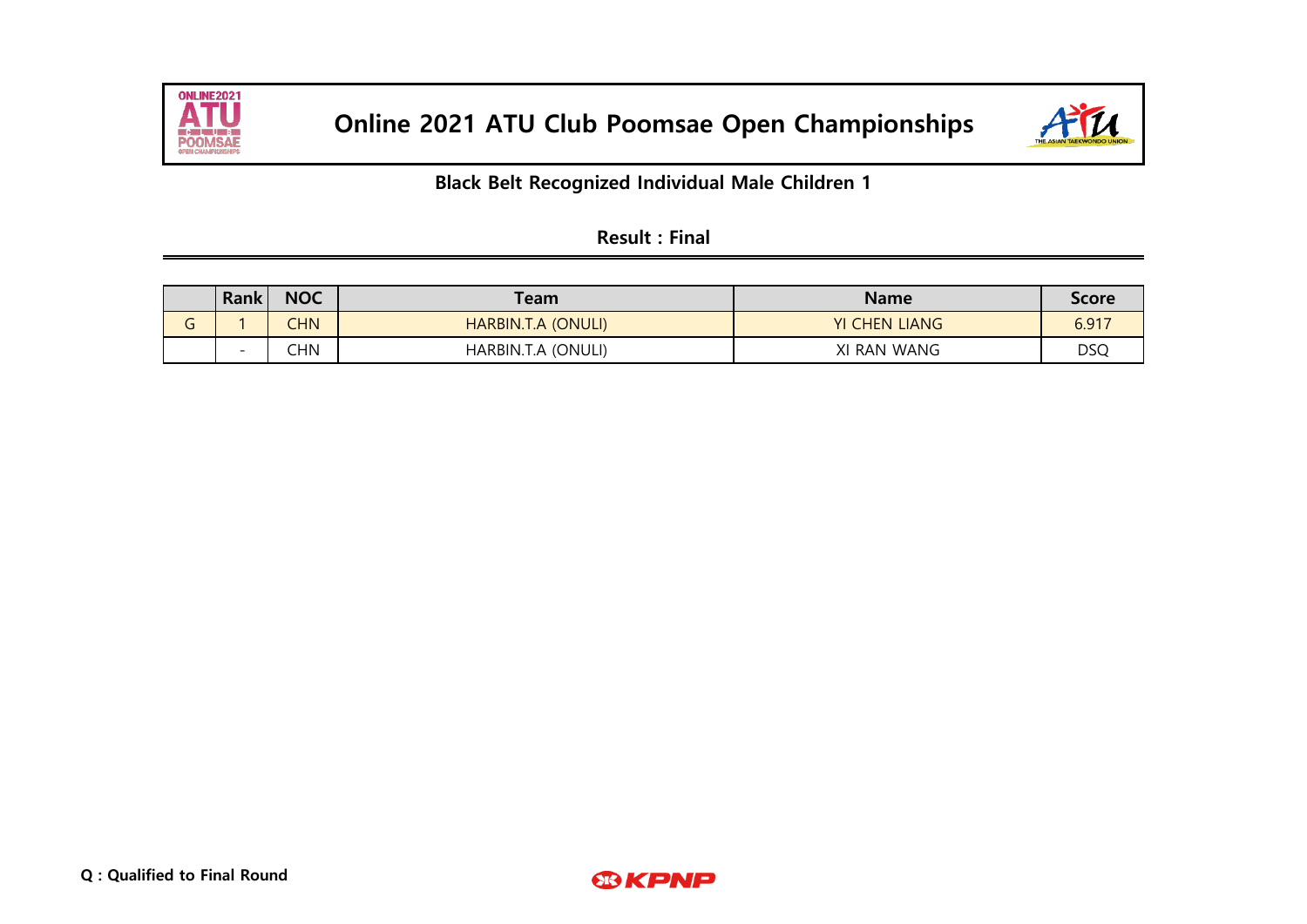



## **Black Belt Recognized Individual Male Children 2**

|              | <b>Rank</b>    | <b>NOC</b> | Team                                       | <b>Name</b>          | <b>Score</b> |
|--------------|----------------|------------|--------------------------------------------|----------------------|--------------|
| G            |                | <b>THA</b> | Piyawat Taekwondo                          | Manutsawin Ruangdam  | 7.767        |
| S            | $\overline{2}$ | <b>USA</b> | Master Lee's World Champion Taekwondo      | Adam Setiawan        | 7.533        |
| <sub>B</sub> | 3              | <b>MAC</b> | Macau Eastern Dragon Taekwondo Association | <b>CHAN HOU FONG</b> | 7.300        |
| <sub>B</sub> | 4              | <b>CHN</b> | HARBIN.T.A (ONULI)                         | <b>YU HANG CUI</b>   | 7.267        |
|              |                | <b>MAC</b> | Macau Eastern Dragon Taekwondo Association | LAM SENG HIN         | 7.167        |
|              | 6              | CHN        | KE FAN YUAN CHUANG TKD(ONULI)              | TONG XIN CHEN        | 7.016        |
|              | ⇁              | CHN        | SHENG HUA TKD(ONULI)                       | ZI MO LIU            | 6.933        |
|              | 8              | ATU        | <b>ACME Sabertooth</b>                     | Bosco Ng Sheng Zhe   | 6.784        |

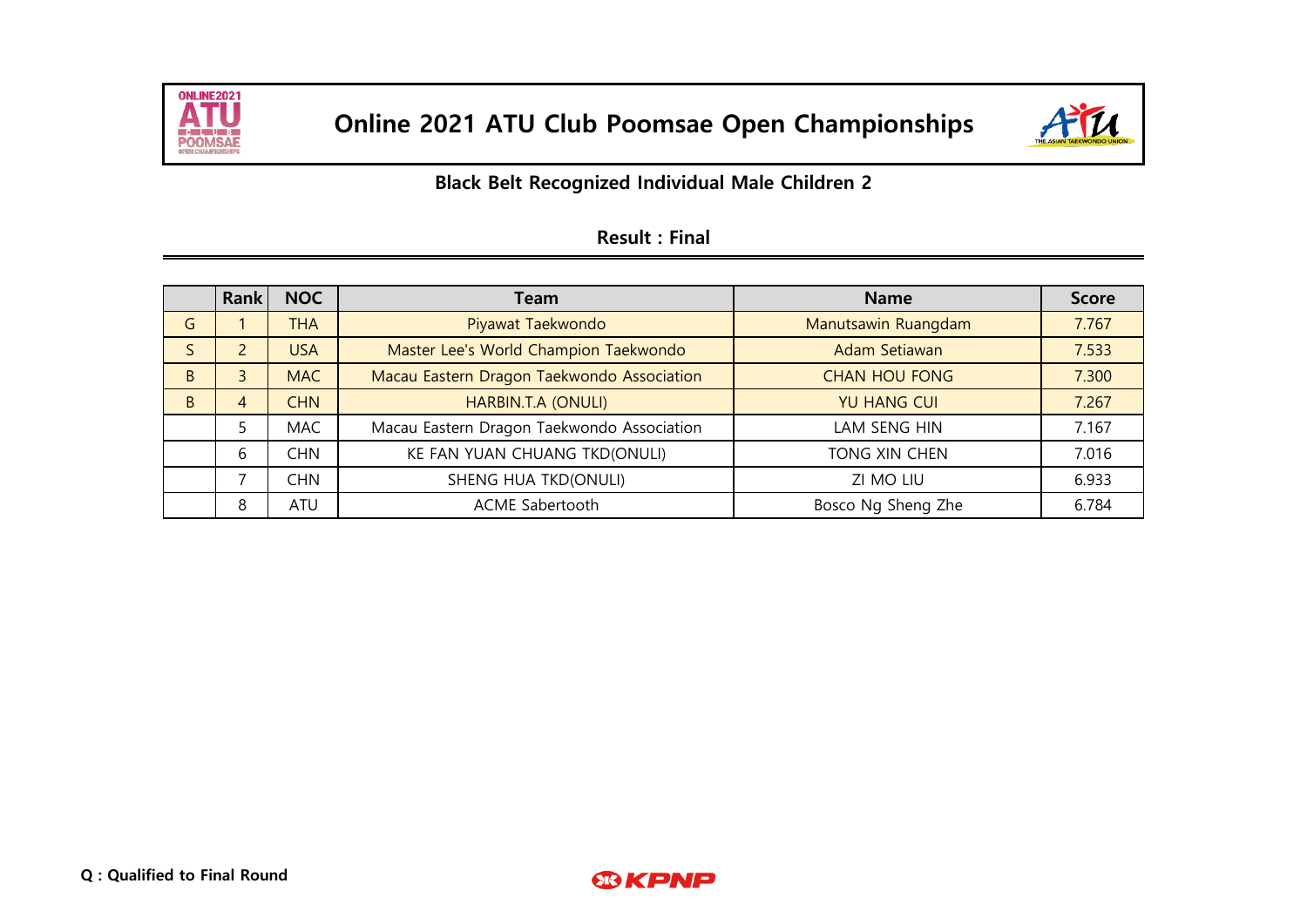



## **Black Belt Recognized Individual Male Cadet**

|    | <b>Rank</b> | <b>NOC</b> | Team                                       | <b>Name</b>                   | <b>Score</b> |
|----|-------------|------------|--------------------------------------------|-------------------------------|--------------|
| G  |             | <b>THA</b> | Piyawat Taekwondo                          | Kamolthep Sonthinen           | 7.567        |
| S  |             | <b>HKG</b> | Lok Wah Taekwondo Club HK                  | <b>MA HO KWAN</b>             | 7.433        |
| B. | 3           | <b>TPE</b> | Kaohsiung                                  | <b>XU YU XIANG</b>            | 7.316        |
| B  | 4           | <b>THA</b> | Piyawat Taekwondo                          | Supanut Ruangdam              | 7.200        |
|    |             | ATU        | ACME Sabertooth                            | Nicholas Koivuaho             | 7.117        |
|    | 6           | <b>MAC</b> | Macau Eastern Dragon Taekwondo Association | CHOW PAK KIO                  | 6.967        |
|    | ⇁           | <b>INA</b> | Reborn Taekwondo                           | Richard Novelino Harry Poetra | 6.950        |
|    | 8           | <b>INA</b> | Reborn Taekwondo                           | Satria Diandra Megantara      | 6.950        |

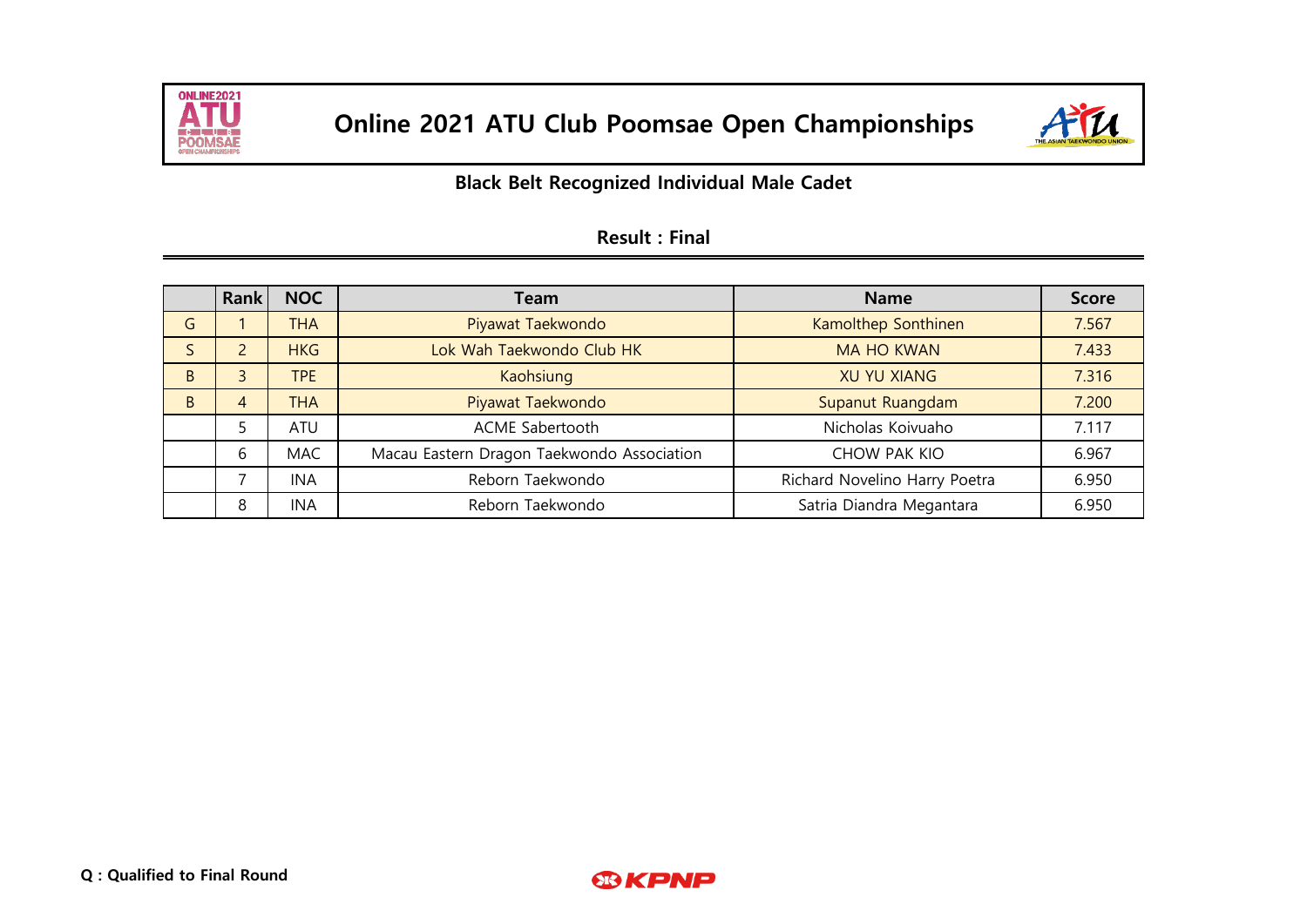



**Black Belt Recognized Individual Male Junior**

|              | <b>Rank</b> | <b>NOC</b> | Team                     | <b>Name</b>                      | <b>Score</b> |
|--------------|-------------|------------|--------------------------|----------------------------------|--------------|
| G            |             | <b>KOR</b> | <b>TS-TAEKWONDO</b>      | Hangyeol Park                    | 7.817        |
| B            |             | <b>INA</b> | Reborn Taekwondo         | Muhammad Ramadhan Maulana        | 7.617        |
| $\mathsf{S}$ | 3           | <b>ATU</b> | <b>Global TKD SG</b>     | Nicholas Khaw                    | 7.600        |
| S            | 4           | <b>INA</b> | Jawa Tengah              | Aurelius Marvel Graciano Rimarco | 7.566        |
|              |             | <b>TPE</b> | Kaohsiung                | LIN ZI CHEN                      | 7.450        |
|              | 6           | <b>HKG</b> | Eastern Dragon Hong Kong | LAI, Long Yin                    | 7.351        |
|              | ⇁           | <b>THA</b> | Piyawat Taekwondo        | Peerapat TRAKRANWICHIT           | 7.284        |
|              | 8           | CAN        | Wu's Taekwondo School    | Daniel Zhen                      | 7.234        |

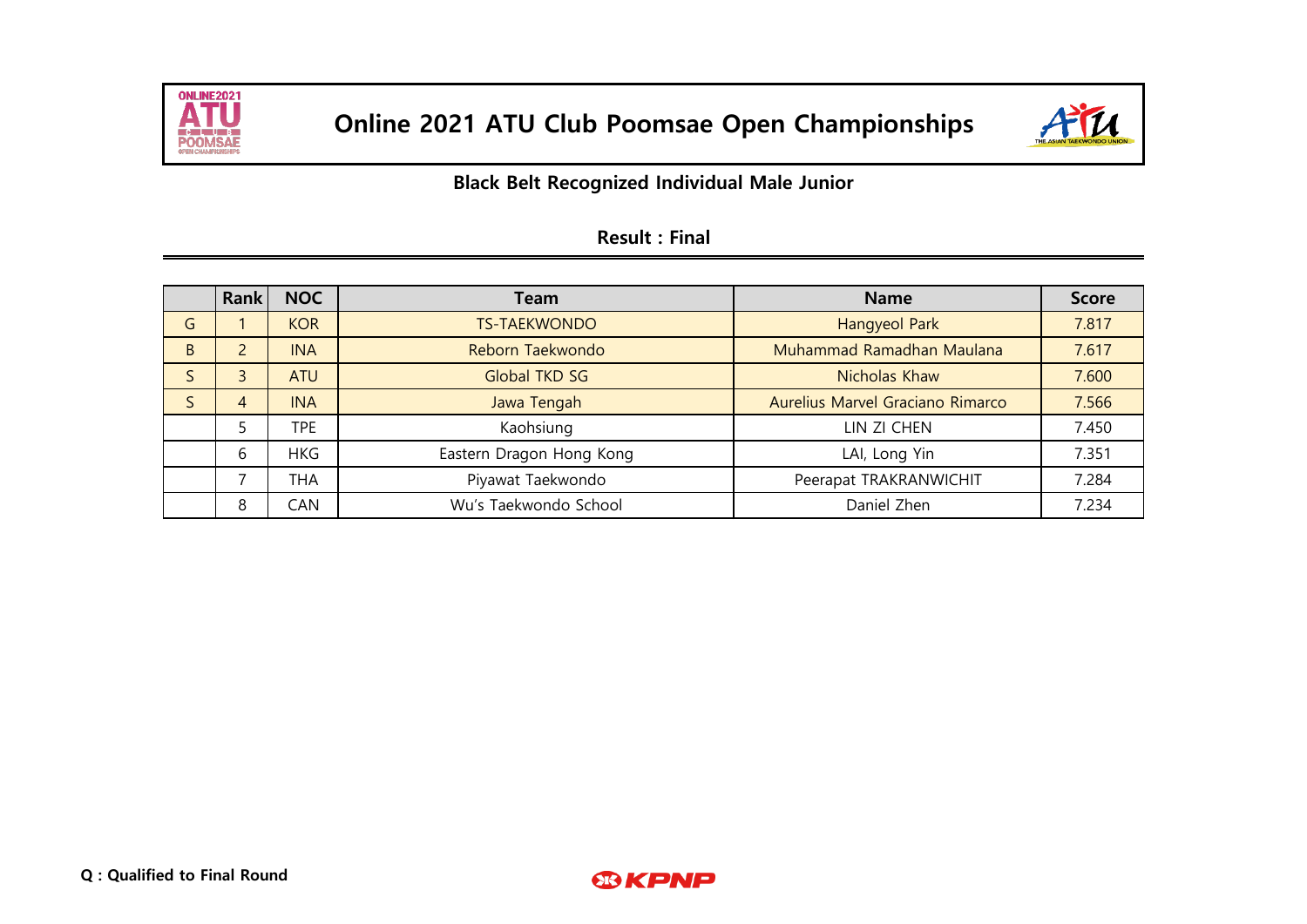



|              | <b>Rank</b> | <b>NOC</b> | Team                                       | <b>Name</b>            | <b>Score</b> |
|--------------|-------------|------------|--------------------------------------------|------------------------|--------------|
| G            |             | <b>INA</b> | Jawa Tengah                                | ANGGARA WAHYU RAMDHANI | 8.050        |
| S            | 2           | <b>HKG</b> | <b>HONG KONG, CHINA</b>                    | <b>CHAN CHUNG YIN</b>  | 7.900        |
| B            | 3           | <b>CHN</b> | ZHEN WEI WU DAO(ONULI)                     | <b>JING HU</b>         | 7.800        |
| <sub>B</sub> | 4           | <b>KOR</b> | 경남스포츠클럽                                    | Kyung Min NAM          | 7.716        |
|              | 5           | <b>MAC</b> | Macau Eastern Dragon Taekwondo Association | LI ZI PENG             | 7.683        |
|              | 6           | <b>BRU</b> | Hybrid Martial Arts Academy                | Hyde Nachman Hijium    | 7.483        |
|              | ⇁           | TPE.       | Kaohsiung                                  | TASY YAN TYNG          | 7.434        |
|              | 8           | CHN        | ZHEN WEI WU DAO(ONULI)                     | <b>GUANG YE LAN</b>    | 7.233        |

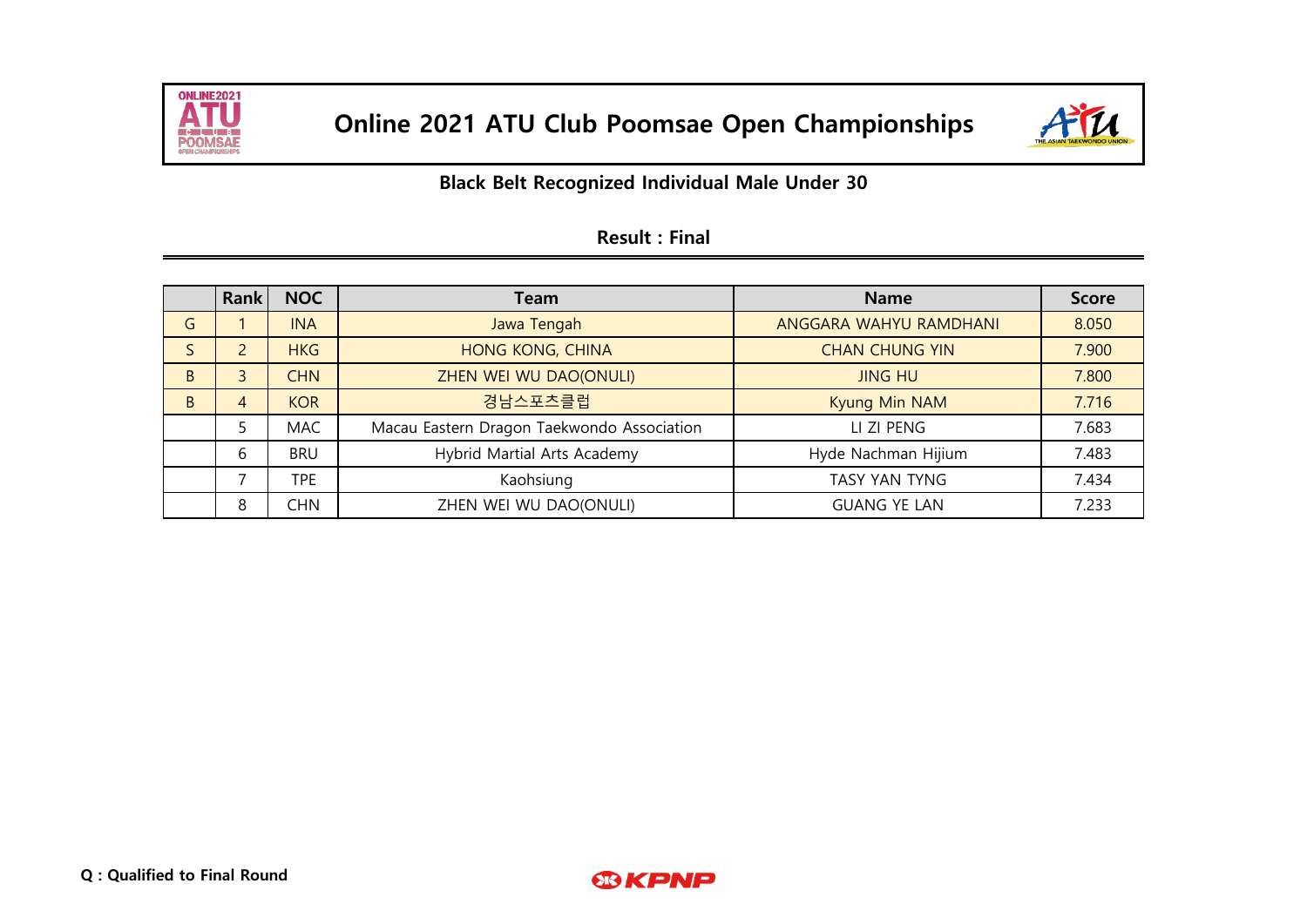



|              | Rank           | <b>NOC</b> | Team                           | <b>Name</b>           | <b>Score</b> |
|--------------|----------------|------------|--------------------------------|-----------------------|--------------|
| G            |                | <b>KOR</b> | <b>TS-TAEKWONDO</b>            | Ji Hochul             | 7.433        |
|              | $\overline{2}$ | <b>KOR</b> | <b>TS-TAEKWONDO</b>            | Ji Hoyong             | 7.400        |
| <sub>B</sub> | $\mathbf{3}$   | <b>MEX</b> | Hanmex Team Mexico             | <b>Yoon Seok Park</b> | 7.400        |
| <sub>B</sub> | 4              | <b>KOR</b> | <b>KANG'S GLOBAL TAEKWONDO</b> | Shindong Kang         | 7.266        |
|              |                | CHN        | ZHEN WEI WU DAO(ONULI)         | PEI JIE ZHOU          | 7.167        |
|              | 6              | <b>ATU</b> | ACME Sabertooth                | Woon Yong Chuang      | 7.151        |
|              | ⇁              | CHN        | ZHEN WEI WU DAO(ONULI)         | <b>JIAN BIN CHEN</b>  | 7.000        |
|              | 8              | CHN        | <b>TEAM CHINA</b>              | <b>ZHANG SHENG LI</b> | 6.966        |

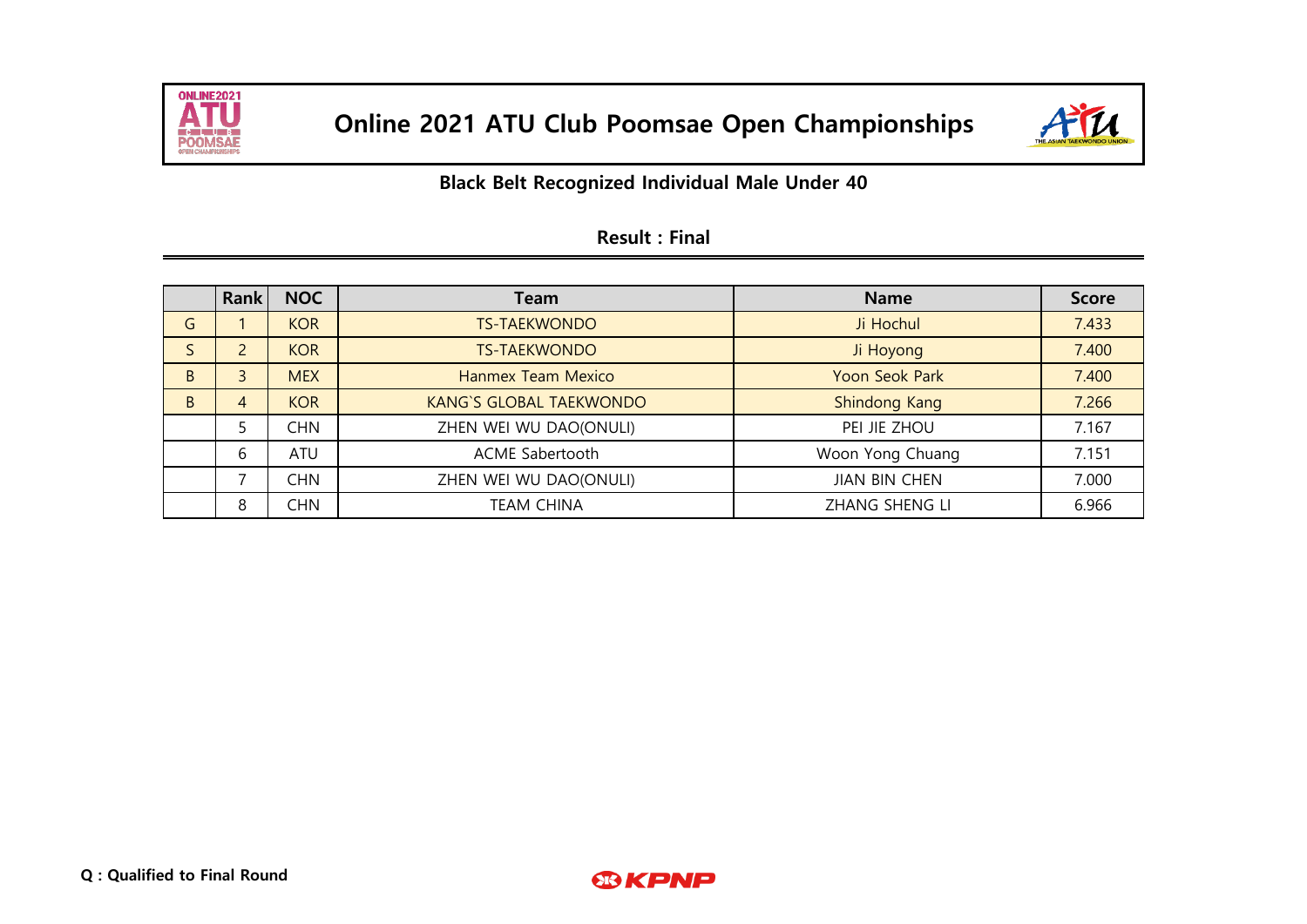



|              | <b>Rank</b> | <b>NOC</b> | Team                                       | <b>Name</b>               | <b>Score</b> |
|--------------|-------------|------------|--------------------------------------------|---------------------------|--------------|
| G            |             | <b>CHN</b> | <b>TEAM CHINA</b>                          | <b>JUNG JONG WON</b>      | 7.367        |
| S            |             | <b>MAC</b> | Macau Eastern Dragon Taekwondo Association | <b>WONG WENG CHEONG</b>   | 7.183        |
| <sub>B</sub> | 3           | <b>MAC</b> | Macau Eastern Dragon Taekwondo Association | <b>CHAO IAT KEONG</b>     | 7.183        |
| <sub>B</sub> | 4           | <b>MEX</b> | <b>Hanmex Team Mexico</b>                  | Juan Pedro Flores Velasco | 7.167        |
|              |             | <b>MAC</b> | Macau Eastern Dragon Taekwondo Association | LAM IO SANG               | 7.084        |
|              | 6           | TPE        | Kaohsiung                                  | LING CHIA REN             | 7.034        |
|              | ⇁           | <b>KOR</b> | 광주여자대학교                                    | Je ho MIN                 | 6.800        |
|              | 8           | <b>HKG</b> | Eastern Dragon Hong Kong                   | LAI, Yin Kin              | 6.718        |

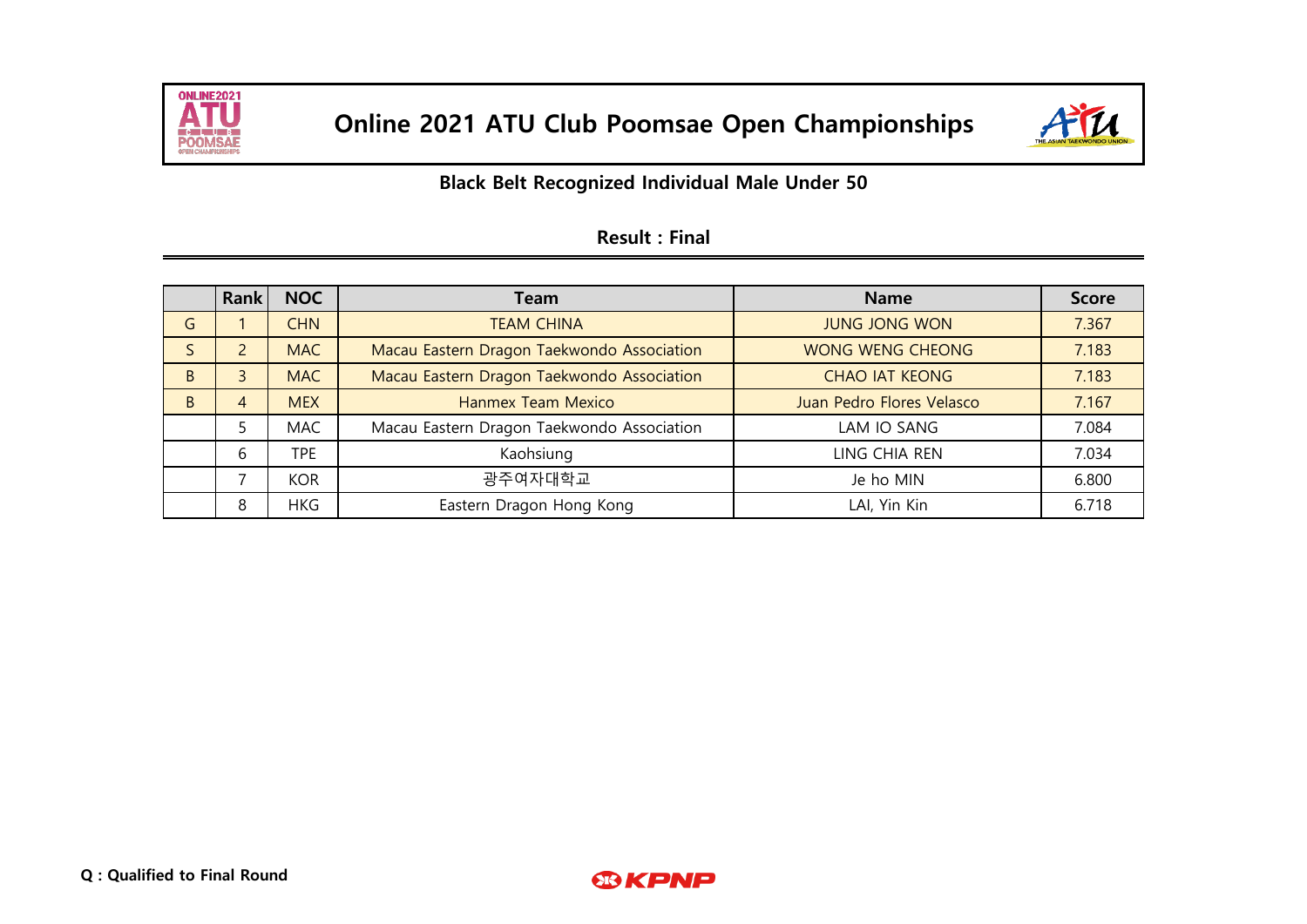



## **Black Belt Recognized Individual Male Under 60**

| <b>Result: Final</b> |  |  |
|----------------------|--|--|
|                      |  |  |

|   | <b>Rank</b> | <b>NOC</b> | Team                                       | <b>Name</b>                  | <b>Score</b> |
|---|-------------|------------|--------------------------------------------|------------------------------|--------------|
|   |             | <b>MAC</b> | Macau Eastern Dragon Taekwondo Association | NIKOLA MARICIC               | 7.233        |
|   |             | <b>USA</b> | LEE'S US TAEKWONDO                         | EUN IG LEE                   | 6.950        |
| B |             | <b>HKG</b> | Eastern Dragon Hong Kong                   | <b>SIT, Hing Lun Vincent</b> | 6.867        |

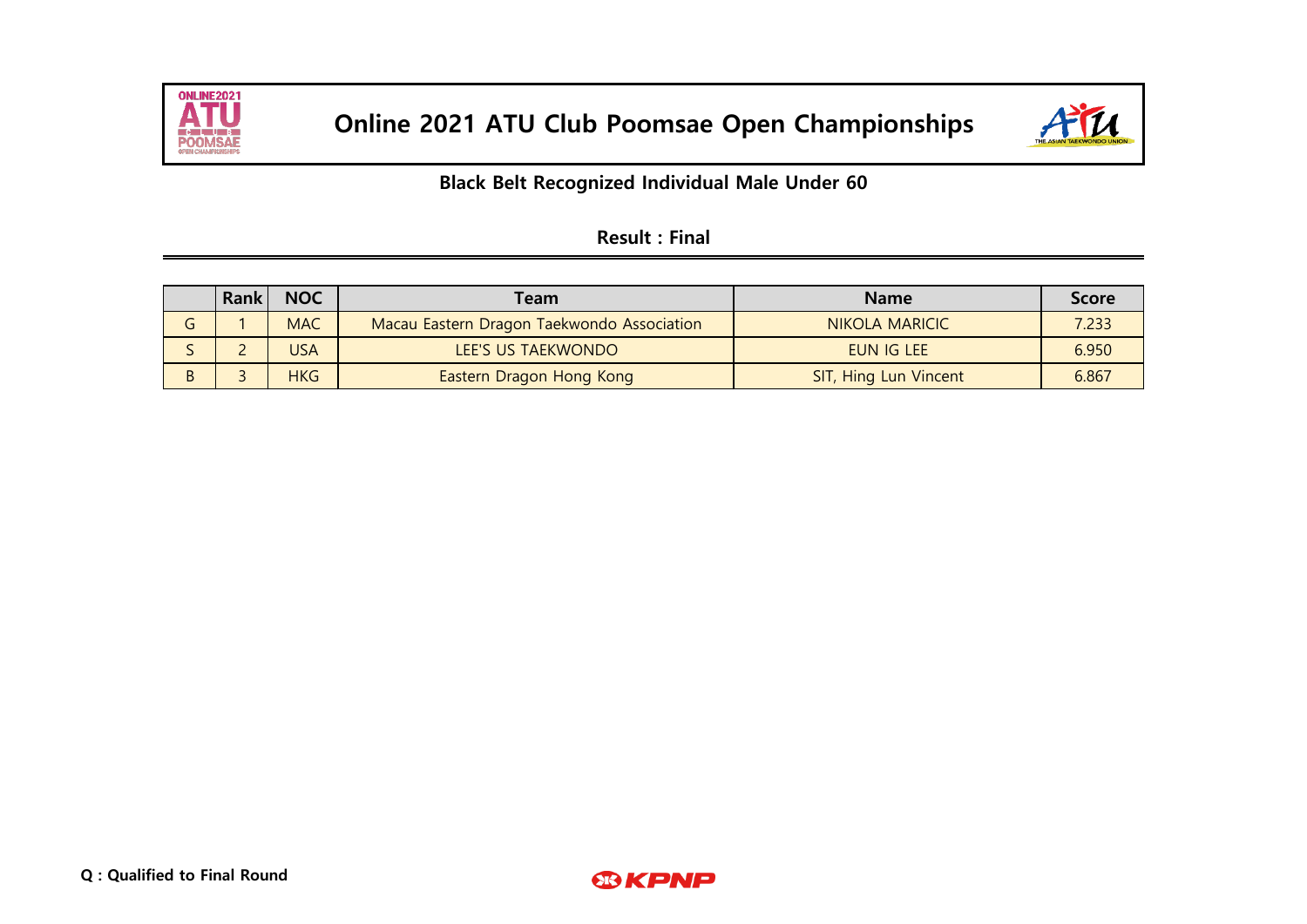



## **Black Belt Recognized Individual Male Under 65**

| <b>Result: Final</b> |  |  |
|----------------------|--|--|
|                      |  |  |

|                               | <b>Rank</b> | <b>NOC</b> | $\tau$ eam $\epsilon$      | <b>Name</b>       | <b>Score</b> |
|-------------------------------|-------------|------------|----------------------------|-------------------|--------------|
| $\overline{\phantom{0}}$<br>u |             | USA        | <b>Park's Martial Arts</b> | <b>James Park</b> | 7.466        |
| ∽<br>ັ                        | <u>_</u>    | USA        | <b>Park's Martial Arts</b> | Jae Yang          | 7.100        |

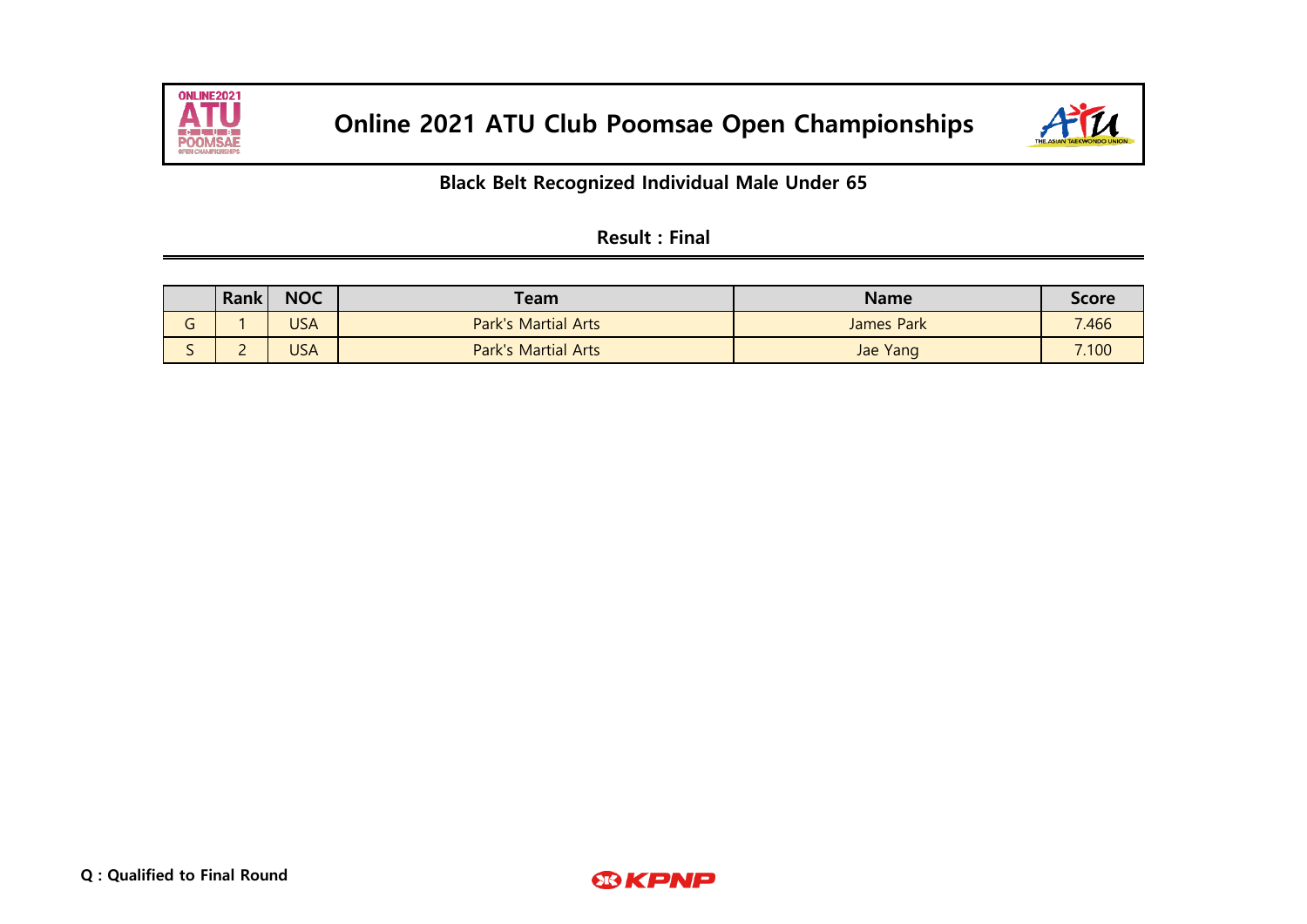



## **Black Belt Recognized Individual Male Over 65**

| <b>Result: Final</b> |  |  |
|----------------------|--|--|
|----------------------|--|--|

|        | <b>Rank</b> | <b>NOC</b> | ™eam            | <b>Name</b>             | <b>Score</b> |
|--------|-------------|------------|-----------------|-------------------------|--------------|
| ∽<br>u |             | <b>INA</b> | Jawa Tengah     | <b>DJOKO SUPRAJITNO</b> | 7.500        |
| ັ      | -           | <b>AUS</b> | Koryo Australia | <b>Russell Wood</b>     | 7.100        |

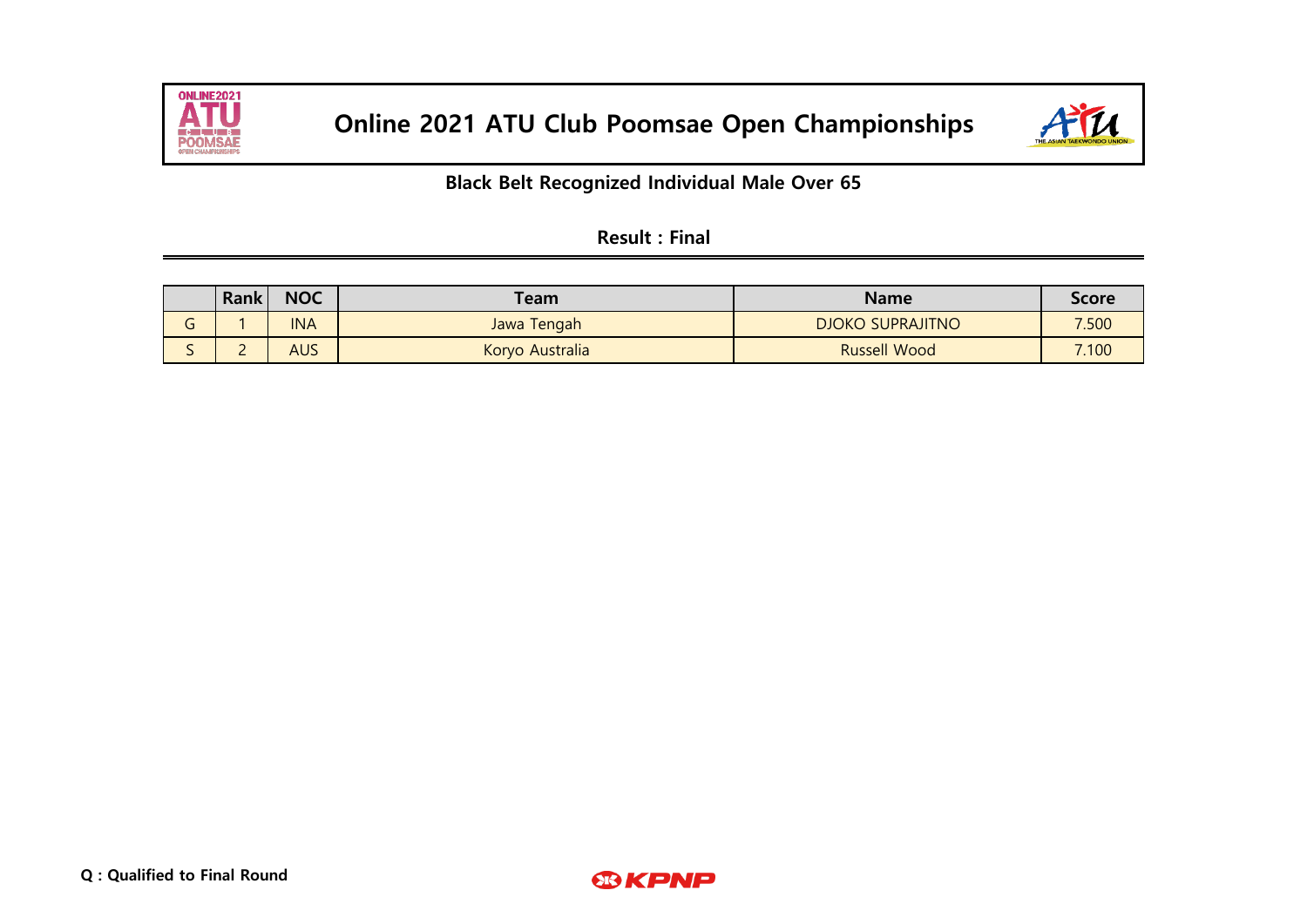



## **Color Belt Recognized Individual Female Under Junior**

|              | <b>Rank</b> | <b>NOC</b> | Team                                       | <b>Name</b>                   | <b>Score</b> |
|--------------|-------------|------------|--------------------------------------------|-------------------------------|--------------|
| G            |             | <b>INA</b> | Mutiara Bunda                              | Shegina Rahma Aulia Kurniawan | 7.599        |
| S            |             | <b>INA</b> | Jawa Tengah                                | Nabila Gheriya Nurfatimah     | 7.533        |
| <sub>B</sub> | 3           | <b>INA</b> | Jawa Tengah                                | ALINA YASHA NAFIASARI         | 7.500        |
| <sub>B</sub> | 4           | <b>MAC</b> | Macau Eastern Dragon Taekwondo Association | <b>LEONG SIO LAM</b>          | 7.317        |
|              |             | <b>MAC</b> | Macau Eastern Dragon Taekwondo Association | HO CHI IENG                   | 7.149        |
|              | 6           | <b>MAC</b> | Macau Eastern Dragon Taekwondo Association | AO WAI IN                     | 7.066        |
|              | ⇁           | <b>IND</b> | District Taekwondo Association Varanasi    | Deeksha Patel                 | 6.967        |
|              | 8           | <b>IND</b> | District Taekwondo Association Varanasi    | YASHWINI SINGH                | 6.900        |

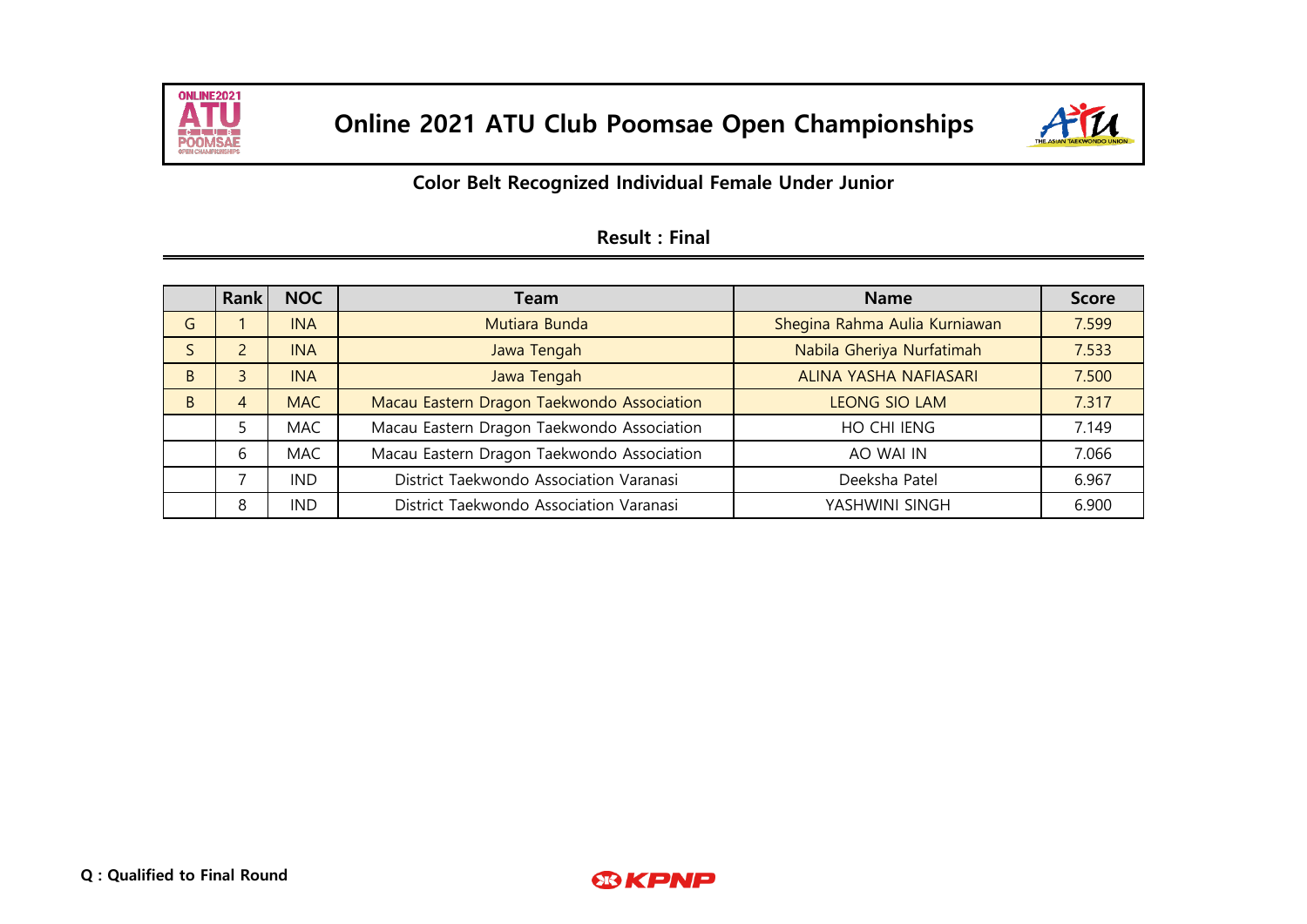



**Color Belt Recognized Individual Female Junior**

|   | Rank | <b>NOC</b> | <b>Team</b>                             | <b>Name</b>                | <b>Score</b> |
|---|------|------------|-----------------------------------------|----------------------------|--------------|
| G |      | <b>INA</b> | Jawa Tengah                             | Angela Khansa Nathania     | 7.316        |
|   |      | <b>INA</b> | Jawa Tengah                             | SYAFIRA FIKRI RIMADANI     | 7.234        |
| B |      | <b>IND</b> | District Taekwondo Association Varanasi | <b>SADHANA DEVI</b>        | 7.200        |
| B | 4    | <b>JPN</b> | <b>DTS</b>                              | Namie LASTRA LEON          | 7.133        |
|   |      | <b>GUA</b> | <b>GUATEMALA TEAM</b>                   | CELIA LUCIA ICUTE GONZALEZ | 7.050        |
|   | b    | <b>MAS</b> | Malaysia                                | <b>MAK LI YING</b>         | 7.034        |

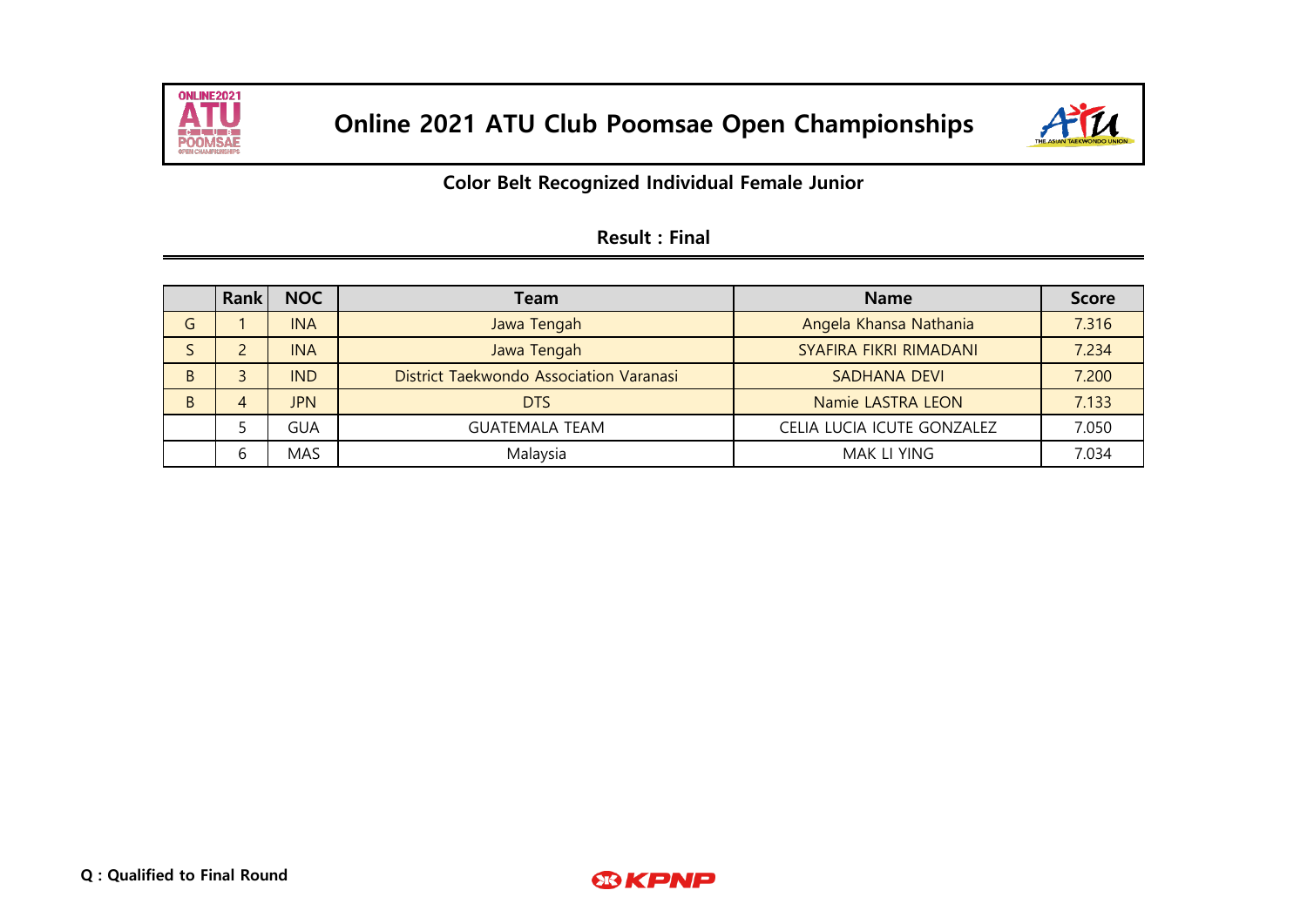



|   | <b>Rank</b> | <b>NOC</b> | Team                           | <b>Name</b>          | <b>Score</b> |
|---|-------------|------------|--------------------------------|----------------------|--------------|
| G |             | <b>HKG</b> | Lok Wah Taekwondo Club HK      | <b>NG YU SING</b>    | 6.783        |
|   | 2           | <b>KOR</b> | <b>KANG'S GLOBAL TAEKWONDO</b> | Kim Jeong Yeon       | 6.767        |
| B | 3           | <b>CHN</b> | JIANG XI Normal Uni. (ONULI)   | <b>JI JIA ZHOU</b>   | 6.617        |
| B | 4           | <b>KOR</b> | <b>KANG'S GLOBAL TAEKWONDO</b> | YOO Jia              | 6.616        |
|   | 5           | <b>ATU</b> | SMU Taekwondo                  | Ong Shi Ying, Jolene | 6.600        |
|   | 6           | <b>ATU</b> | SMU Taekwondo                  | Chua Casie           | 6.534        |
|   | ⇁           | <b>ATU</b> | ACME Sabertooth                | Sherlin Choo         | 6.516        |
|   | 8           | ATU        | SMU Taekwondo                  | Man Wai Ting         | 6.349        |

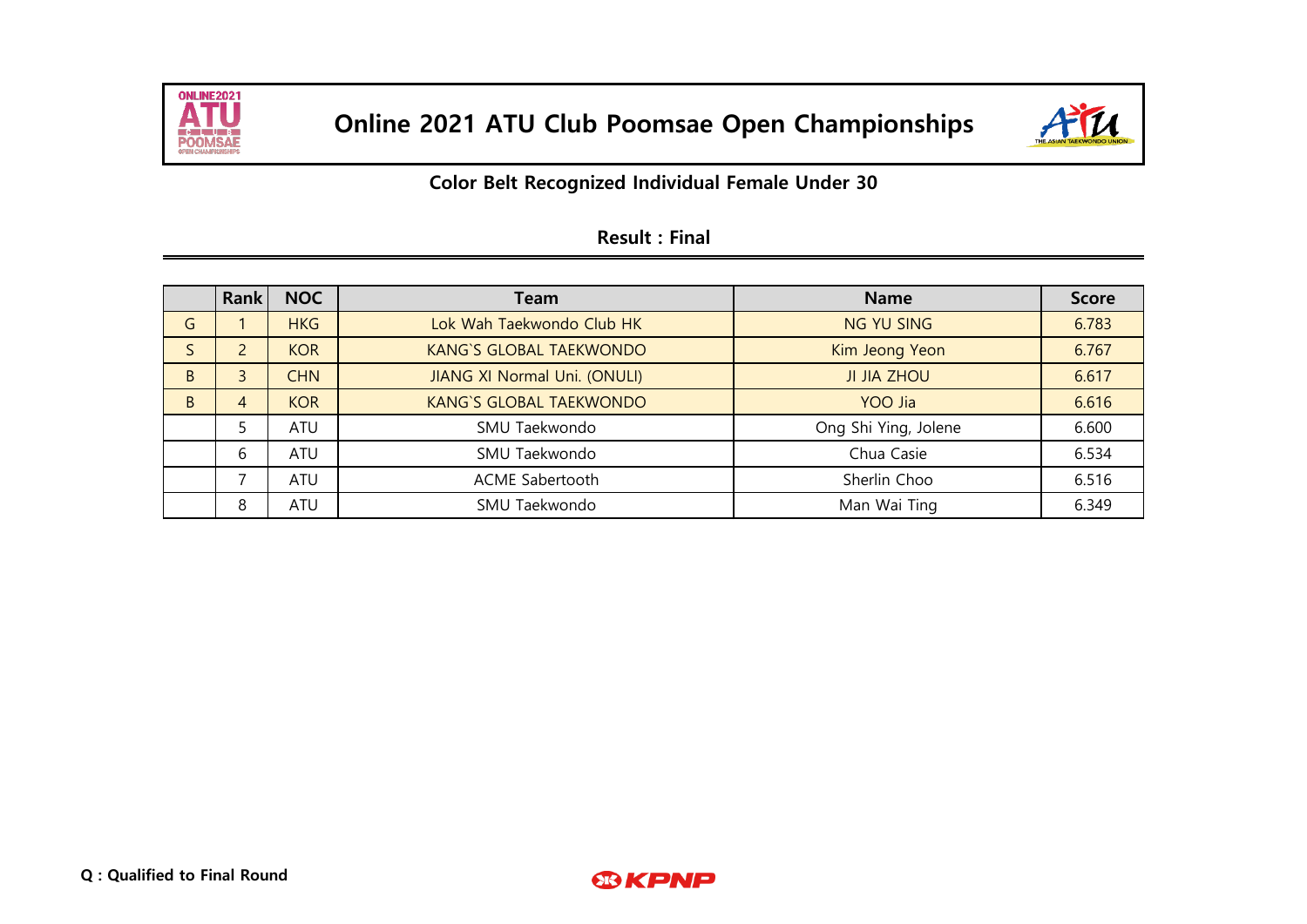



## **Color Belt Recognized Individual Female Over 30**

|   | Rank | <b>NOC</b> | Team                                       | <b>Name</b>      | <b>Score</b> |
|---|------|------------|--------------------------------------------|------------------|--------------|
| G |      | <b>MAC</b> | Macau Eastern Dragon Taekwondo Association | <b>KONG NGAN</b> | 7.767        |
|   |      | <b>KOR</b> | <b>KANG'S GLOBAL TAEKWONDO</b>             | Kwak, Soo Ja Ah  | 6.583        |
| B |      | <b>HKG</b> | Eastern Dragon Hong Kong                   | LAU, Lai Kwan    | 6.534        |
| B |      | <b>KOR</b> | <b>KANG'S GLOBAL TAEKWONDO</b>             | LEE JI YOUNG     | 6.417        |
|   |      | <b>KOR</b> | KANG'S GLOBAL TAEKWONDO                    | LEE SEON SHIM    | 6.384        |

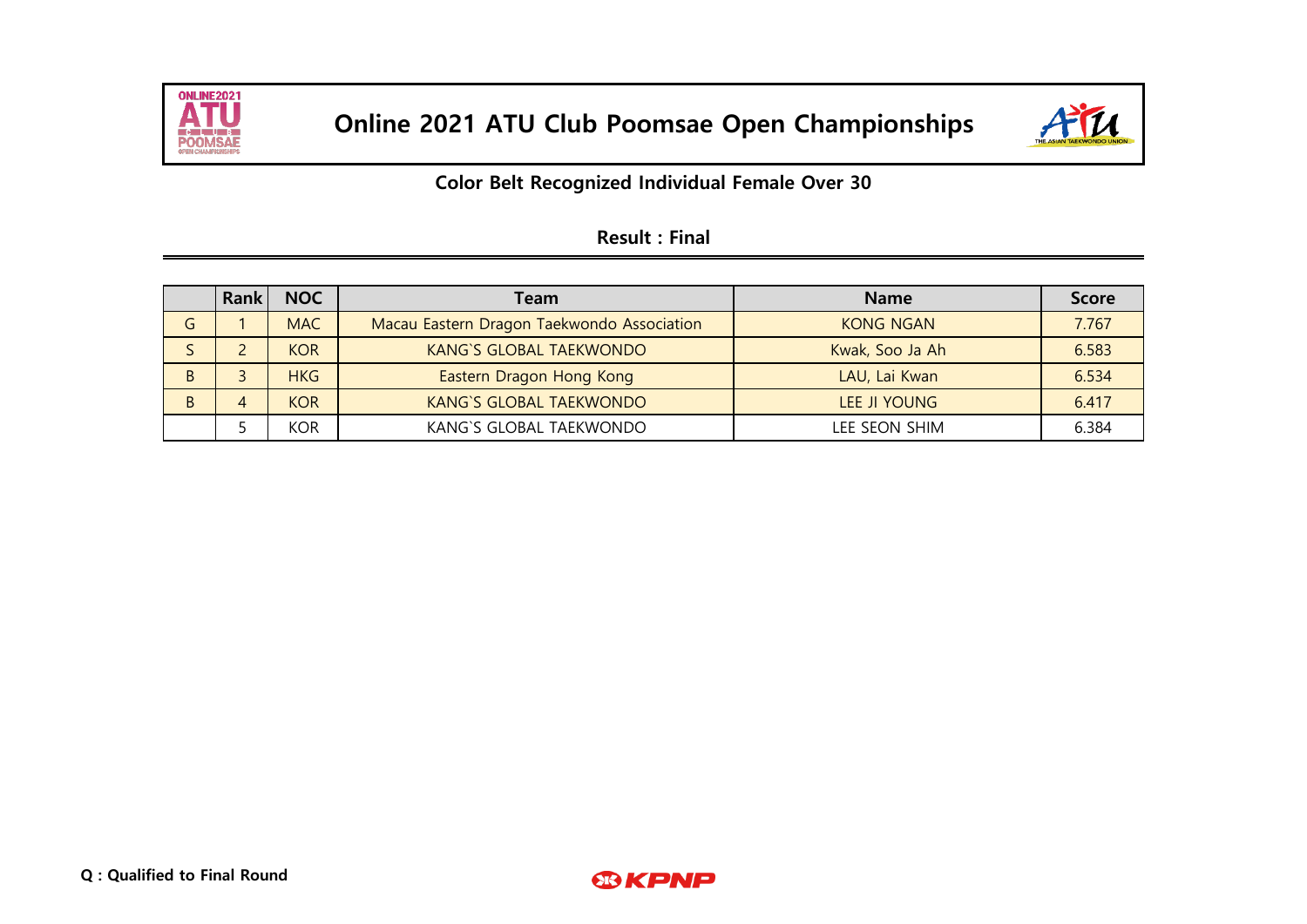



|   | Rank                     | <b>NOC</b> | Team               | <b>Name</b>             | <b>Score</b> |
|---|--------------------------|------------|--------------------|-------------------------|--------------|
| G |                          | <b>THA</b> | T.A.F.Phrae        | Matachanok Wongwangchan | 7.567        |
|   |                          | <b>CHN</b> | ZHONGTI TAIQUANDAO | <b>WU RUO XUAN</b>      | 6.851        |
| B |                          | <b>CHN</b> | HARBIN.T.A (ONULI) | <b>SHI TONG MENG</b>    | 6.700        |
| B | 4                        | <b>IND</b> | <b>INDIA TEAM</b>  | NIRVANI AGGARWAL        | 6.284        |
|   | $\overline{\phantom{0}}$ | CHN        | HARBIN.T.A (ONULI) | SHI YU WANG             | <b>DSQ</b>   |

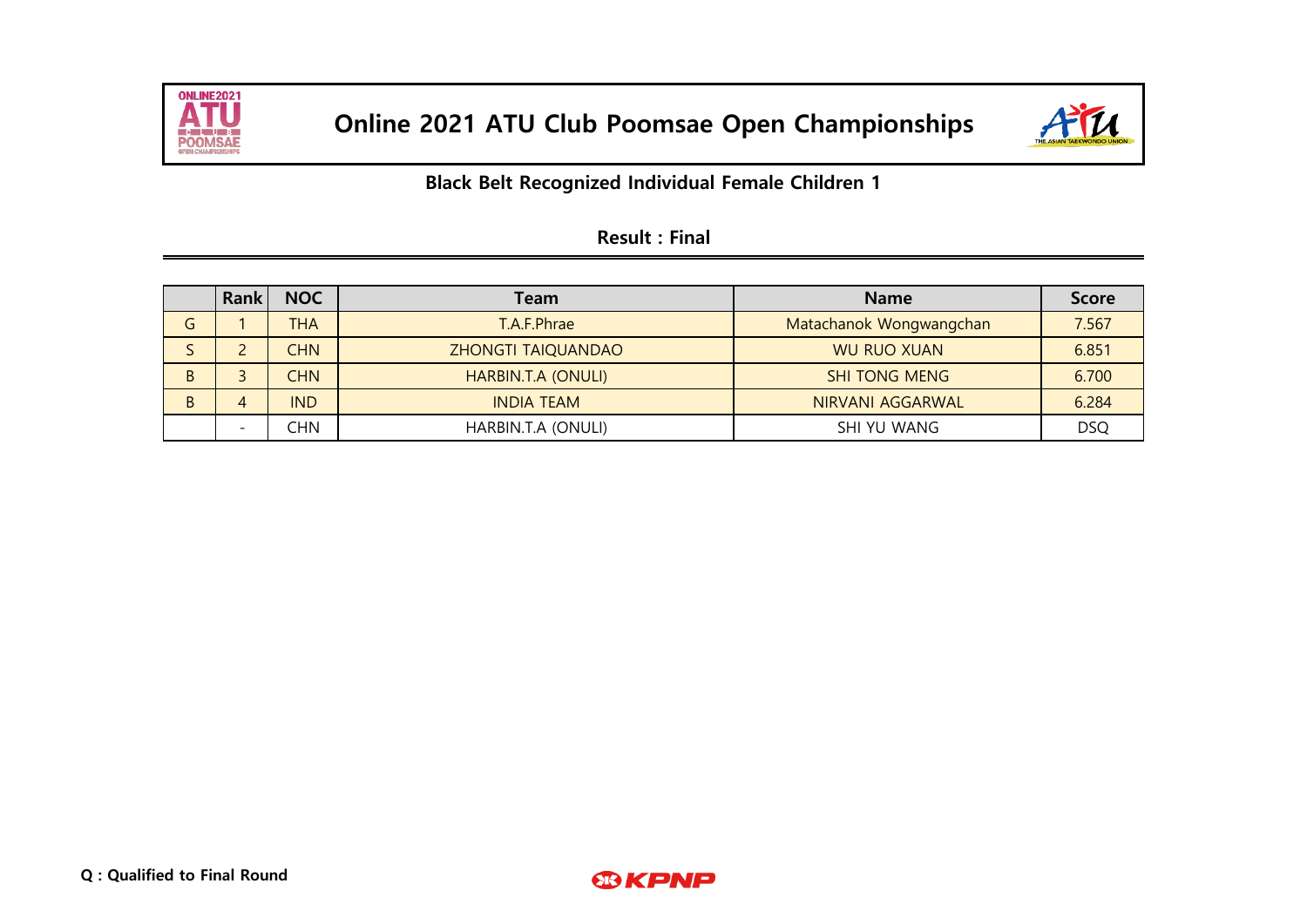



|              | <b>Rank</b>    | <b>NOC</b> | Team                                       | <b>Name</b>                         | <b>Score</b> |
|--------------|----------------|------------|--------------------------------------------|-------------------------------------|--------------|
| G            |                | <b>MAS</b> | KelabTaekwondo Teguh                       | Zara Habib Haniya binti Mohd Haizal | 7.350        |
| S            | $\overline{2}$ | <b>CHN</b> | <b>TEAM CHINA</b>                          | <b>ZHANG JIA YI</b>                 | 7.184        |
| <sub>B</sub> | 3              | <b>CHN</b> | <b>TEAM CHINA</b>                          | ZHANG JIN YU                        | 7.083        |
| <sub>B</sub> | 4              | <b>CHN</b> | HARBIN.T.A (ONULI)                         | <b>XIAO YU LIN</b>                  | 7.050        |
|              |                | <b>MAC</b> | Macau Eastern Dragon Taekwondo Association | CHAO U CHENG                        | 6.933        |
|              | 6              | CHN        | KE FAN YUAN CHUANG TKD(ONULI)              | ZI SHAN SHAO                        | 6.916        |
|              | ⇁              | CHN        | KE FAN YUAN CHUANG TKD(ONULI)              | XU ZHEN YU                          | 6.867        |
|              | 8              | <b>KOR</b> | KANG'S GLOBAL TAEKWONDO                    | Daeun Kang                          | 6.550        |

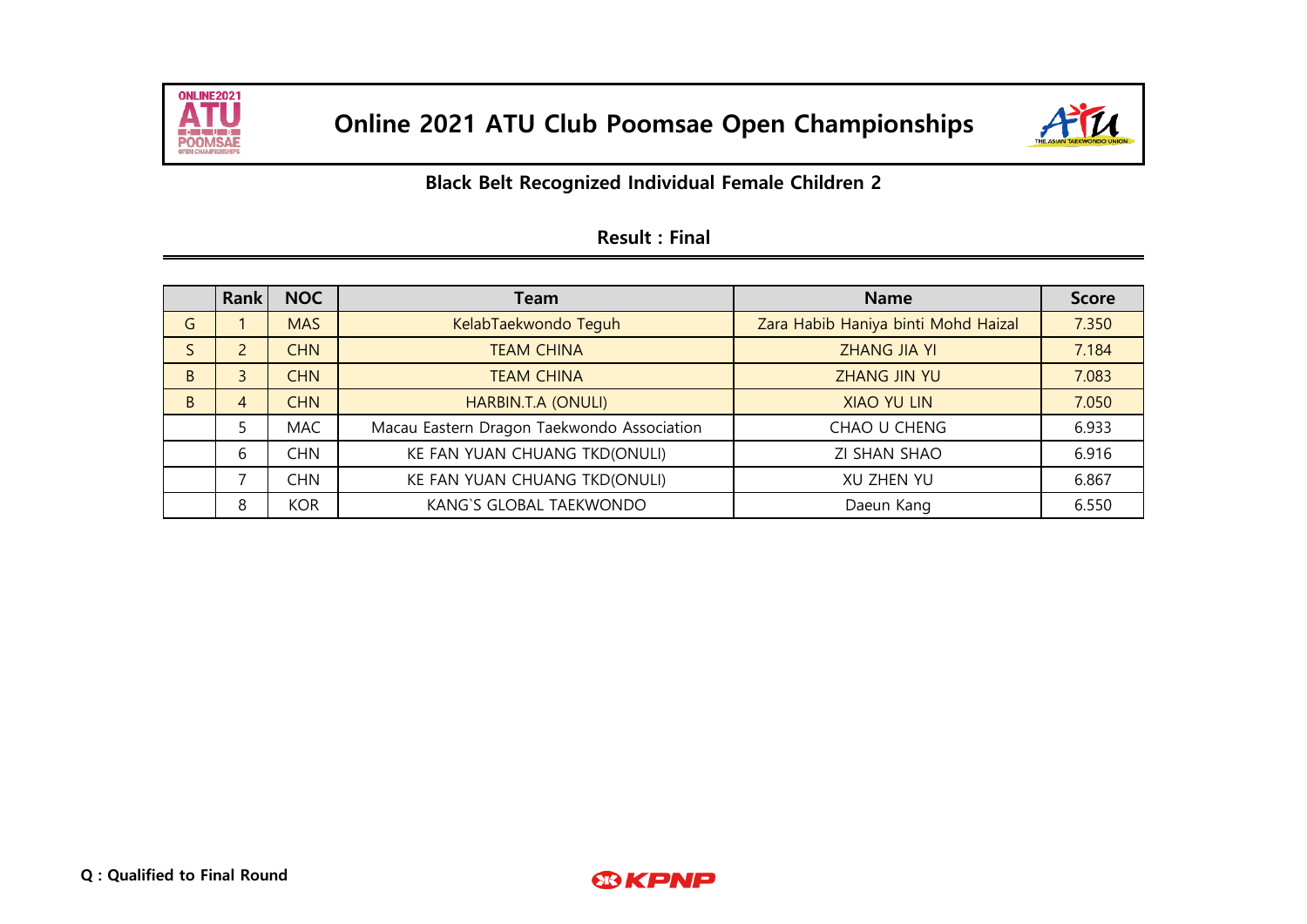



|   | <b>Rank</b>              | <b>NOC</b> | Team              | <b>Name</b>           | <b>Score</b> |
|---|--------------------------|------------|-------------------|-----------------------|--------------|
| G |                          | THA        | Piyawat Taekwondo | Nicha Thaosakun       | 7.683        |
|   | $\overline{2}$           | <b>USA</b> | <b>AKYIMA</b>     | Alana Heinrichs       | 7.433        |
| B | 3                        | <b>INA</b> | Reborn Taekwondo  | Sashenka Devane Raisa | 7.367        |
| B | 4                        | THA        | T.A.F.Phrae       | Benyathip Nawiang     | 7.367        |
|   | 5                        | <b>CHN</b> | <b>TEAM CHINA</b> | ZHAO QIU GE           | 7.317        |
|   | 6                        | <b>CHN</b> | <b>TEAM CHINA</b> | ZHANG RU YI           | 7.284        |
|   | $\overline{\phantom{0}}$ | <b>INA</b> | Jawa Tengah       | <b>MERINA VELONA</b>  | 7.249        |
|   | 8                        | THA        | T.A.F.Phrae       | Chanikarn Chinothai   | 7.167        |

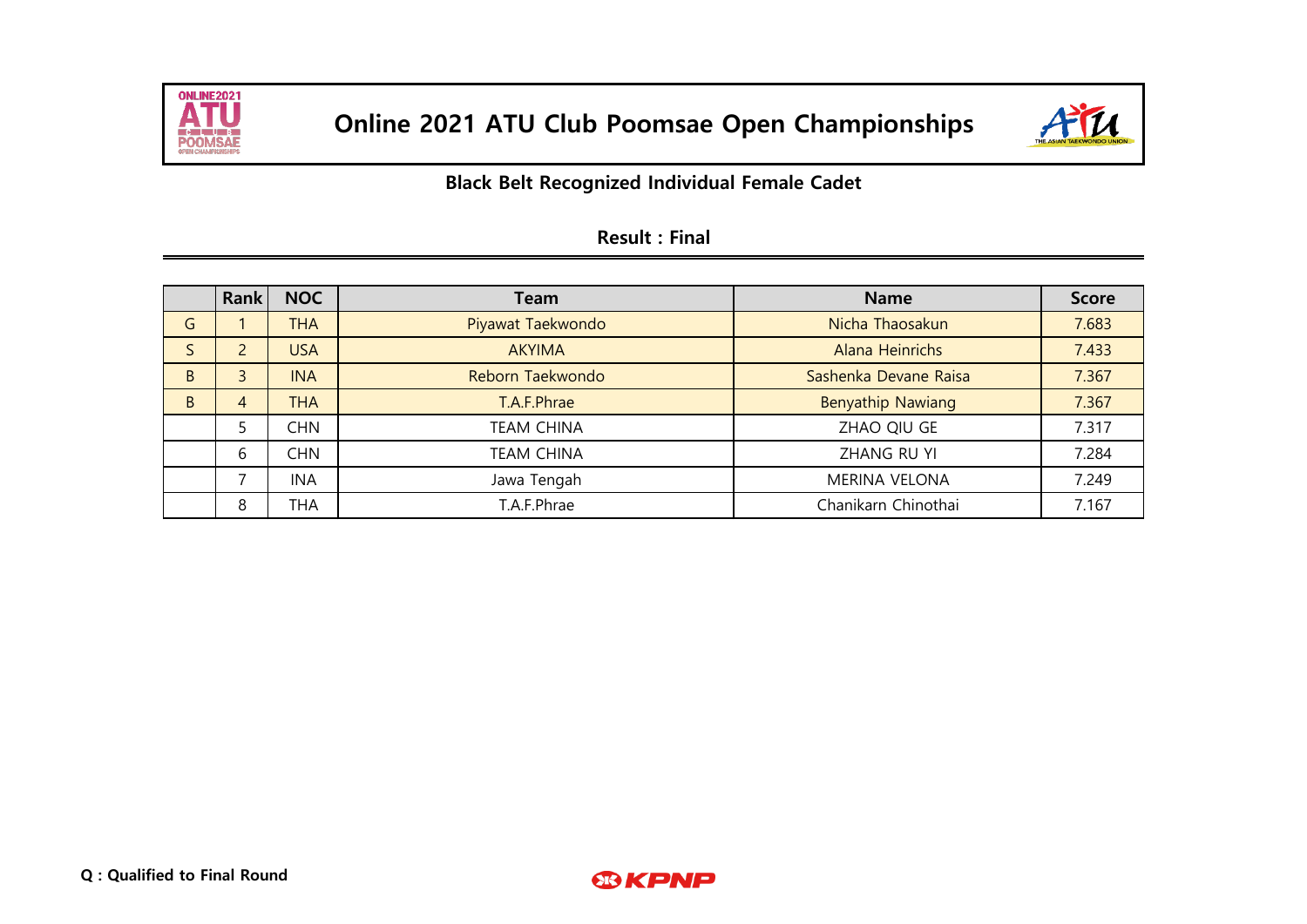



|   | Rank | <b>NOC</b> | <b>Team</b>            | <b>Name</b>                      | <b>Score</b> |
|---|------|------------|------------------------|----------------------------------|--------------|
| G |      | <b>THA</b> | Piyawat Taekwondo      | Ratchadawan TAPAENTHONG          | 8.033        |
| S | 2    | <b>KOR</b> | <b>TS-TAEKWONDO</b>    | Jiyoon Park                      | 7.800        |
| B | 3    | <b>THA</b> | Piyawat Taekwondo      | THITAREE KAEWOLANWASU            | 7.783        |
| B | 4    | <b>THA</b> | Piyawat Taekwondo      | Kamollak CHOLKULJANA             | 7.766        |
|   |      | <b>INA</b> | Indonesia Sport School | AVISHA NABILLA SHAMAN            | 7.700        |
|   | 6    | <b>GUA</b> | <b>GUATEMALA TEAM</b>  | YORLENI ABIGAIL URIZAR HERNANDEZ | 7.683        |
|   | ⇁    | <b>GUA</b> | <b>GUATEMALA TEAM</b>  | ERIKA PAOLA HERNANDEZ AGUILAR    | 7.600        |
|   | 8    | <b>INA</b> | Indonesia Sport School | JINGGA JOELANDA SUKOCO           | 7.583        |

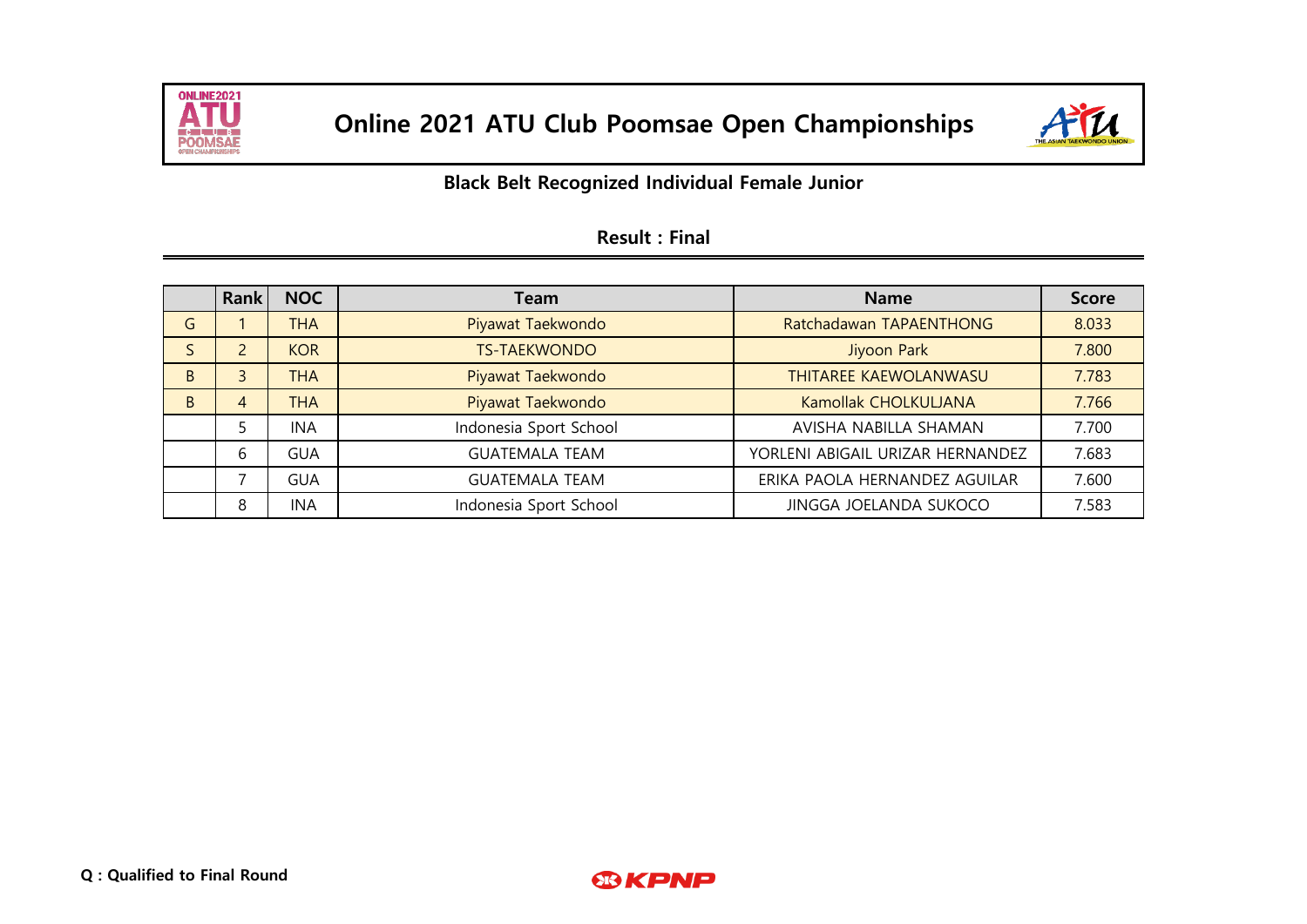



|              | <b>Rank</b>  | <b>NOC</b> | Team                                       | <b>Name</b>                  | <b>Score</b> |
|--------------|--------------|------------|--------------------------------------------|------------------------------|--------------|
| G            |              | <b>INA</b> | Jawa Tengah                                | TALITHA LALIBA RAHMAWINATI   | 7.684        |
|              | 2            | <b>IRI</b> | Meraj                                      | Zahra Jamalihondori          | 7.450        |
| <sub>B</sub> | $\mathbf{3}$ | <b>KOR</b> | <b>TS-TAEKWONDO</b>                        | Nicole Alethea Khaw Mei Shan | 7.267        |
| <sub>B</sub> | 4            | <b>CAN</b> | Wu's Taekwondo School                      | <b>Megan Yung</b>            | 7.200        |
|              | 5            | <b>MAC</b> | Macau Eastern Dragon Taekwondo Association | CHEONG WENG SAM              | 7.100        |
|              | 6            | <b>MAC</b> | Macau Eastern Dragon Taekwondo Association | CHEONG PUI LAM               | 7.083        |
|              | ⇁            | CAN        | Wu's Taekwondo School                      | Carmen Cheuk                 | 7.066        |
|              | 8            | <b>MAC</b> | Macau Eastern Dragon Taekwondo Association | LAM HIO TONG                 | 7.049        |

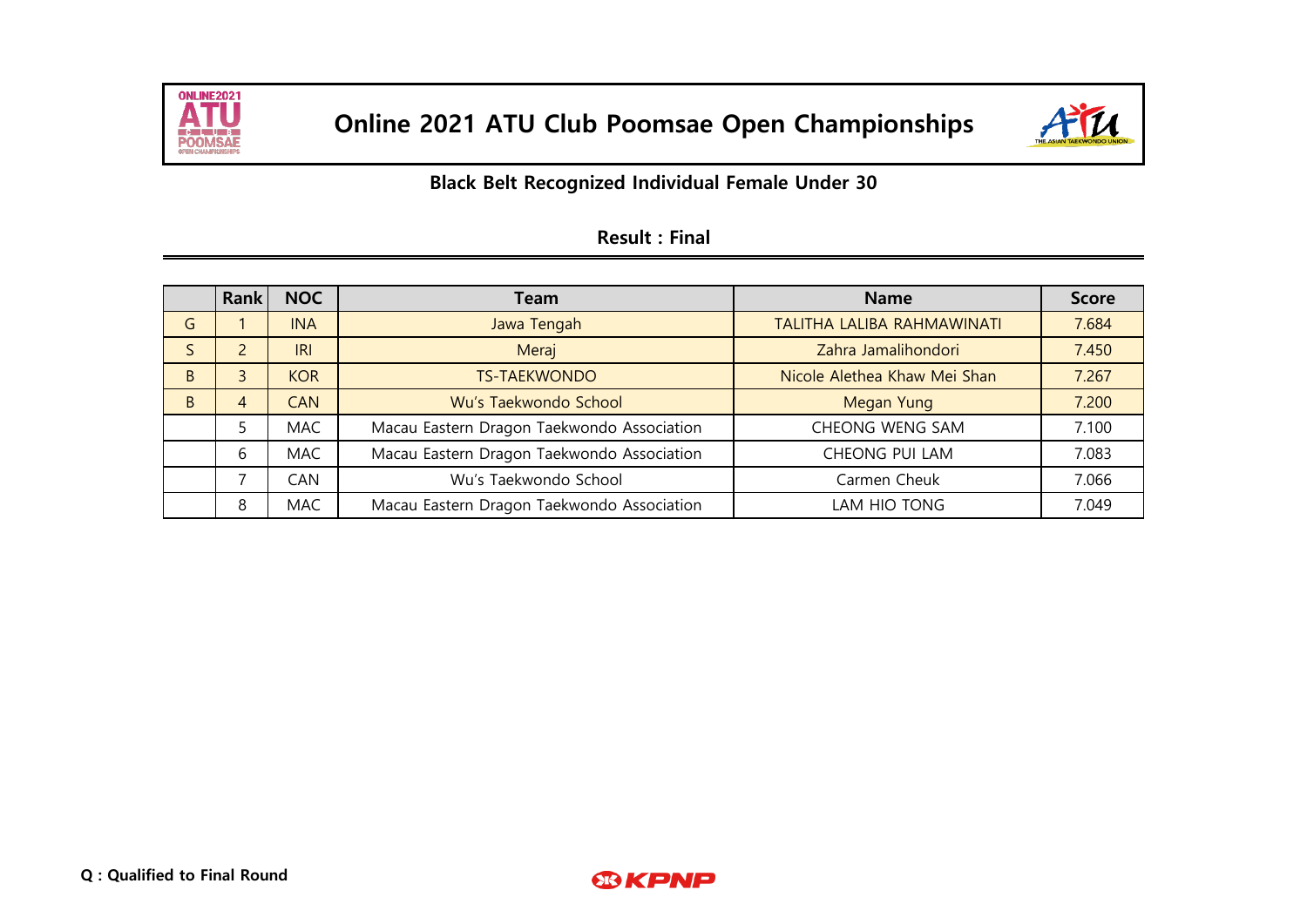



|              | <b>Rank</b> | <b>NOC</b> | Team                                       | <b>Name</b>                  | <b>Score</b> |
|--------------|-------------|------------|--------------------------------------------|------------------------------|--------------|
| G            |             | <b>MEX</b> | Hanmex Team Mexico                         | Ana Lizbeth Espinosa Marquez | 7.599        |
| S            | C.          | <b>MAC</b> | Macau Eastern Dragon Taekwondo Association | <b>JUSTINA LEI</b>           | 7.233        |
| <sub>B</sub> | 3           | <b>AUS</b> | HanMu TaeKwondDo                           | Sarah Upton                  | 7.167        |
| <sub>B</sub> | 4           | <b>KOR</b> | <b>KANG'S GLOBAL TAEKWONDO</b>             | Jeong Seon Mi                | 6.867        |
|              |             | CHN        | <b>TEAM CHINA</b>                          | SHI MAN MAN                  | 6.849        |
|              | b           | <b>IND</b> | <b>INDIA TEAM</b>                          | PINKY NARZARY                | 6.550        |
|              |             | CHN        | <b>TEAM CHINA</b>                          | LIU JIE                      | 6.484        |

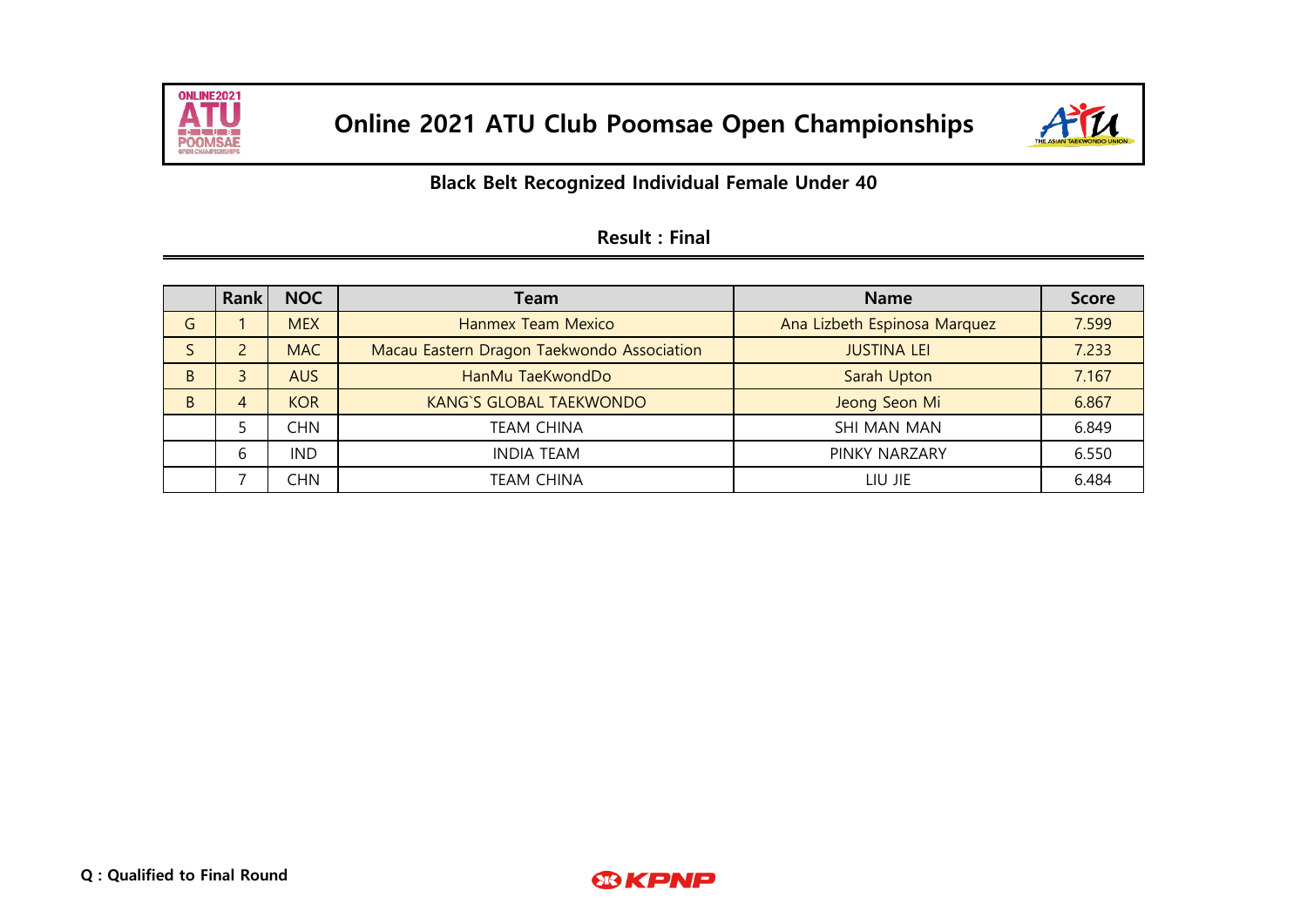



|   | Rank                         | <b>NOC</b> | Team                           | <b>Name</b>         | <b>Score</b> |
|---|------------------------------|------------|--------------------------------|---------------------|--------------|
| G |                              | <b>AUS</b> | Koryo Australia                | Caroline Suhardjono | 6.883        |
|   |                              | <b>KOR</b> | <b>KANG'S GLOBAL TAEKWONDO</b> | <b>KIM YU KYUNG</b> | 6.651        |
| B |                              | <b>HKG</b> | ActiveTKD (HK)                 | Ma Cheuk Man        | 6.617        |
| B | $\overline{4}$               | <b>HKG</b> | Eastern Dragon Hong Kong       | CHUI, Ho Yan        | 6.434        |
|   | $\qquad \qquad \blacksquare$ | <b>IND</b> | <b>INDIA TEAM</b>              | SABITRI PRADHAN     | <b>DSQ</b>   |

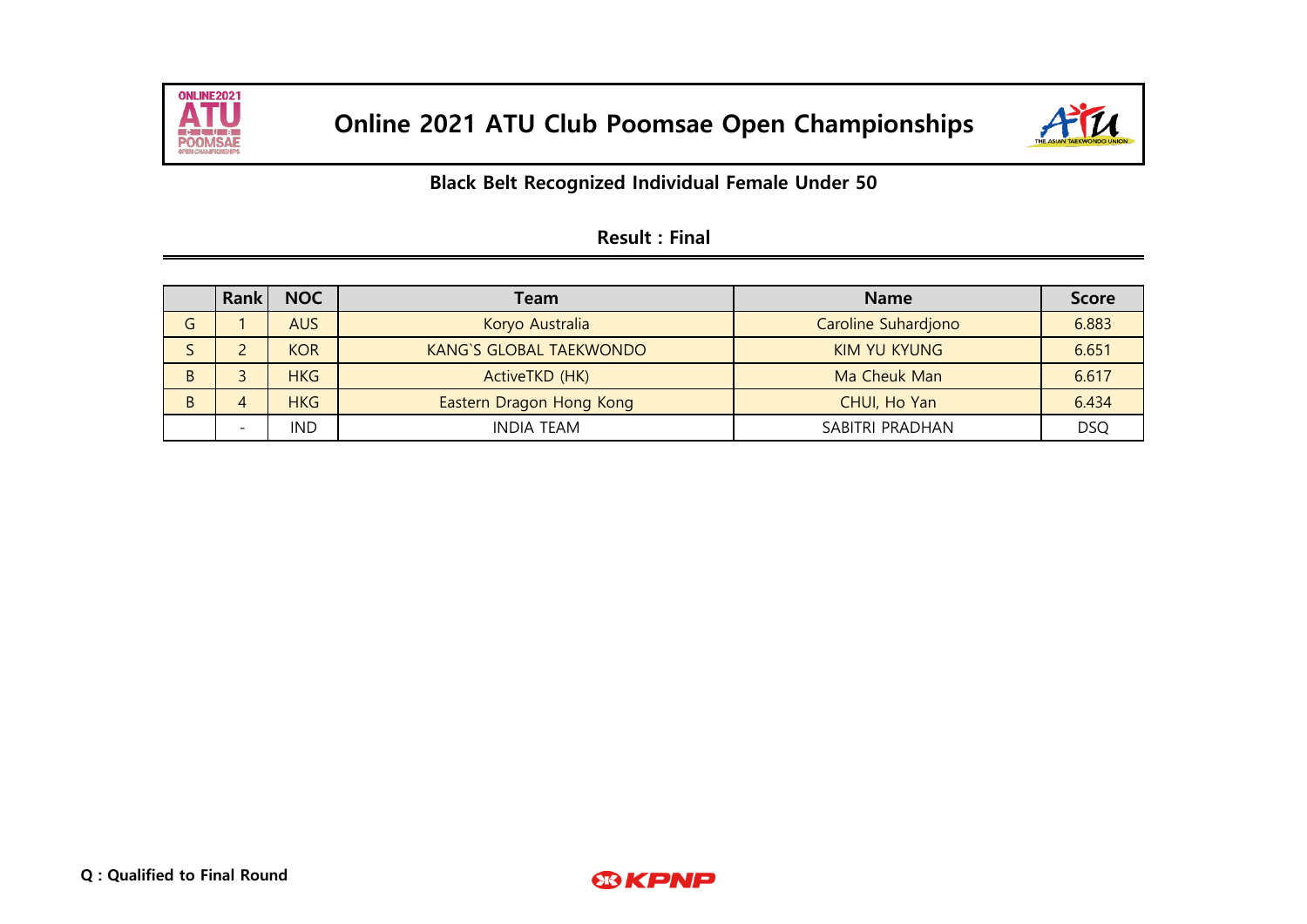



|   | Rank | <b>NOC</b> | Team                                     | <b>Name</b>       | <b>Score</b> |
|---|------|------------|------------------------------------------|-------------------|--------------|
| G |      | <b>USA</b> | <b>USCR Taekwondo</b>                    | Cindy Sin Sook Um | 7.816        |
|   |      | <b>USA</b> | NTA-Taekwondo                            | Thu Doolittle     | 7.567        |
| B |      | <b>USA</b> | Michigan State University Taekwondo Club | Jan Trigg         | 7.467        |
| B | 4    | <b>AUS</b> | Koryo Australia                          | Joyce Stivala     | 7.251        |

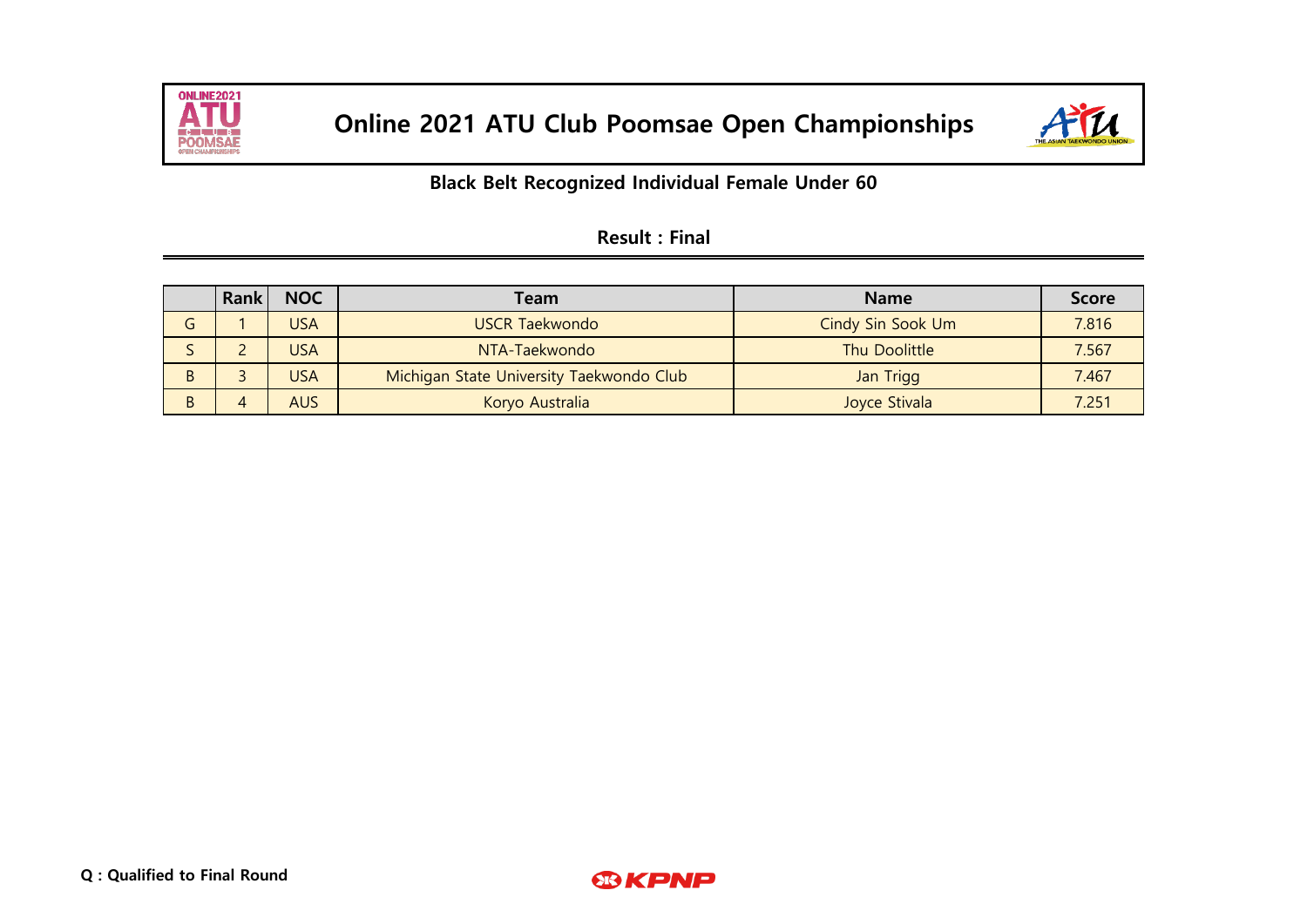



**Free Style Individual Male Over 17**

| <b>Result: Final</b> |  |
|----------------------|--|
|----------------------|--|

|   | <b>Rank</b> | <b>NOC</b> | Team                                       | <b>Name</b>                       | <b>Score</b> |
|---|-------------|------------|--------------------------------------------|-----------------------------------|--------------|
|   |             | <b>GUA</b> | <b>GUATEMALA TEAM</b>                      | <b>EDUARDO GARRIDO DE LEON</b>    | 7.200        |
|   |             | <b>MAC</b> | Macau Eastern Dragon Taekwondo Association | CHEN PEI YING                     | 6.634        |
| B |             | GUA        | <b>GUATEMALA TEAM</b>                      | <b>WILLY FERNANDO SAC BARRENO</b> | 6.498        |

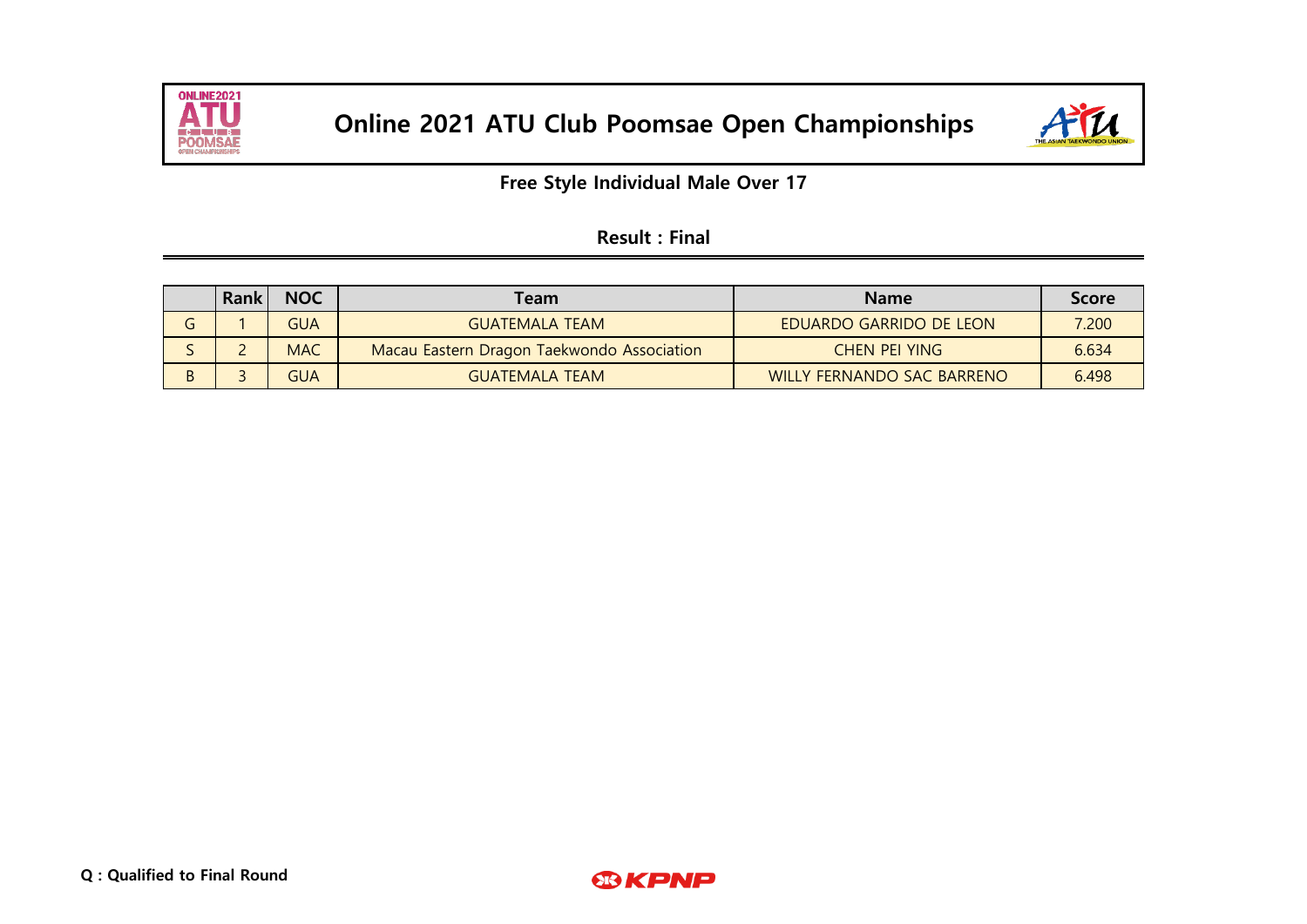



**ALL Family Pair Sibling**

|              | <b>Rank</b>    | <b>NOC</b> | Team                                       | <b>Name</b>                               | <b>Score</b> |
|--------------|----------------|------------|--------------------------------------------|-------------------------------------------|--------------|
| G            | 1              | <b>INA</b> | Jawa Tengah                                | BESTA NOVIANA KUSHOF BESTE NOVIANE KUSHOF | 7.500        |
| $\mathsf{S}$ | $\overline{2}$ | <b>THA</b> | Piyawat Taekwondo                          | Supanut Ruangdam Manutsawin Ruangdam      | 7.433        |
| B            | $\overline{3}$ | <b>MAS</b> | Malaysia                                   | CHE SHI MIN CHE JACK SHEN                 | 7.383        |
| B            | $\overline{4}$ | <b>IND</b> | District Taekwondo Association Varanasi    | ANANT VERMA ANKITA VERMA                  | 7.233        |
|              | 5              | <b>BRU</b> | Hybrid Martial Arts Academy                | Hyde Nachman Hijium Hyde Nathania Hijium  | 7.133        |
|              | 6              | <b>JPN</b> | <b>DTS</b>                                 | Ayu Ohno Fuyu Ohno                        | 7.067        |
|              | 7              | <b>MAC</b> | Macau Eastern Dragon Taekwondo Association | SHI HOI HO FOCUS SHI HOI TO               | 6.899        |
|              | 8              | <b>CHN</b> | HARBIN.T.A (ONULI)                         | TANG SUI JIA JIN SUI                      | 6.767        |

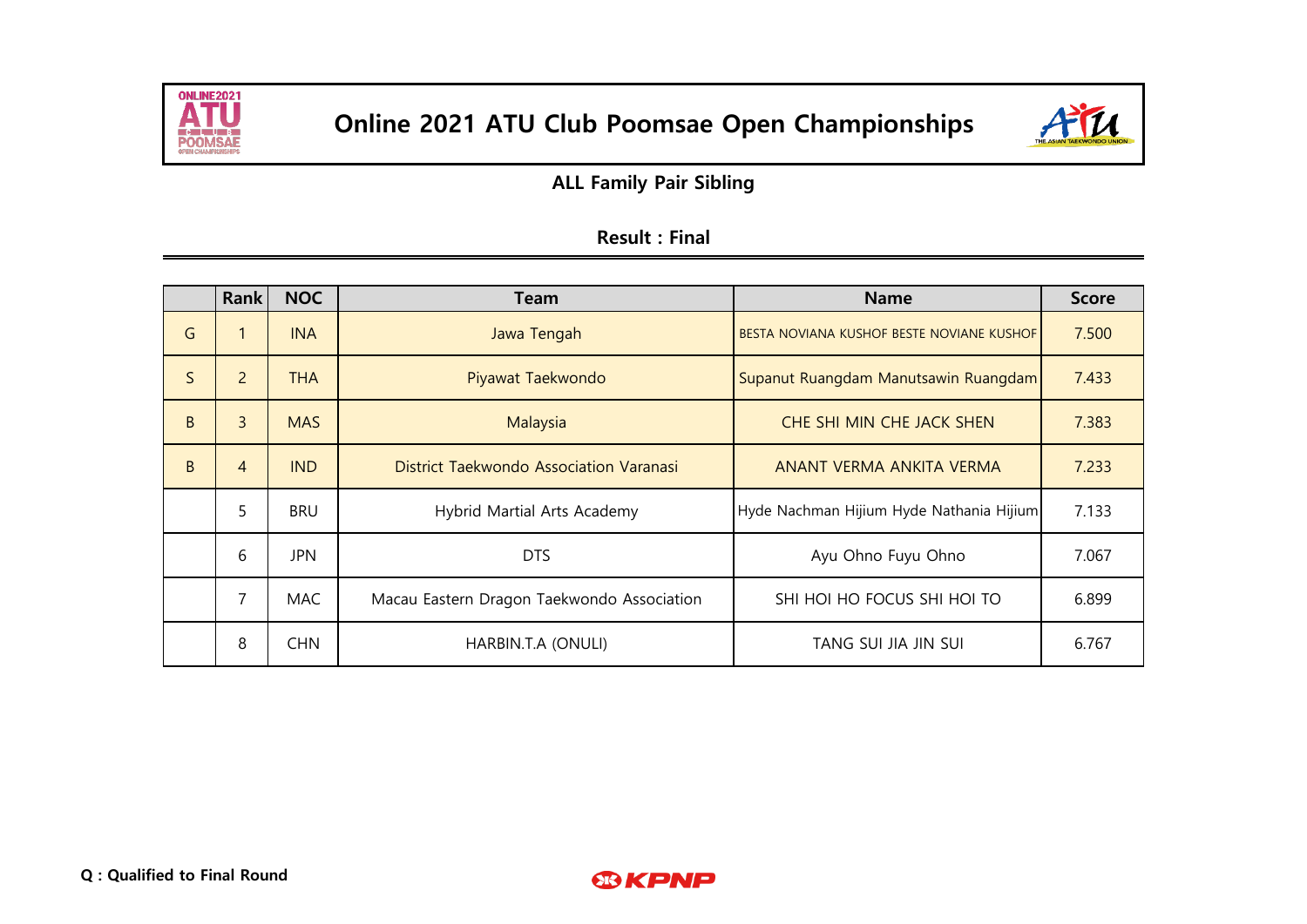



**ALL Family Pair Couple**

| <b>Result: Final</b> |  |  |
|----------------------|--|--|
|----------------------|--|--|

|   | Rank | <b>NOC</b> | <b>Team</b>        | <b>Name</b>                 | <b>Score</b> |
|---|------|------------|--------------------|-----------------------------|--------------|
| G |      | <b>CHN</b> | HARBIN.T.A (ONULI) | <b>BO YA HAO YANG YANG</b>  | 7.199        |
|   |      | CAN        | 정병준                | BYUNG JOON CHUNG Yu Tzu Lin | 6.733        |

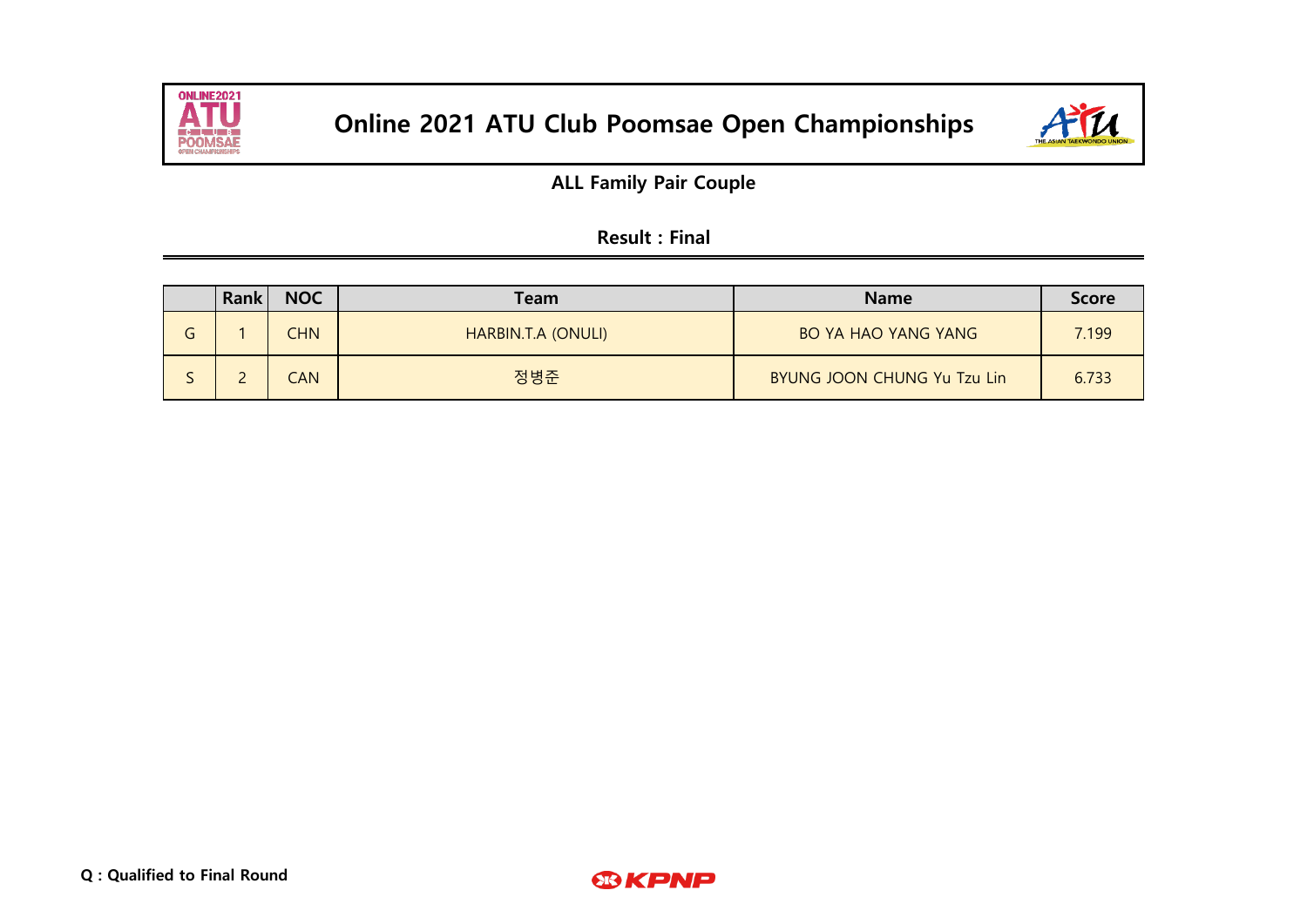



**ALL Family Pair Father and Son**

|              | Rank                                                     | <b>NOC</b> | Team                                       | <b>Name</b>                     | <b>Score</b> |
|--------------|----------------------------------------------------------|------------|--------------------------------------------|---------------------------------|--------------|
| G            |                                                          | <b>MAC</b> | Macau Eastern Dragon Taekwondo Association | CHAO IAT KEONG CHAO U CHIO      | 7.216        |
|              | <b>MAC</b><br>Macau Eastern Dragon Taekwondo Association |            |                                            | CHE WENG KIT CHE CHON HEI       | 7.117        |
| <sub>B</sub> | <b>MAC</b><br>Macau Eastern Dragon Taekwondo Association |            |                                            | LAM QUIROZ CRISTIAN LAM IO SANG | 6.833        |
| <sub>B</sub> | 4                                                        | CHN.       | HARBIN.T.A (ONULI)                         | <b>GUO LONG LI ZI HAO LI</b>    | 6.816        |

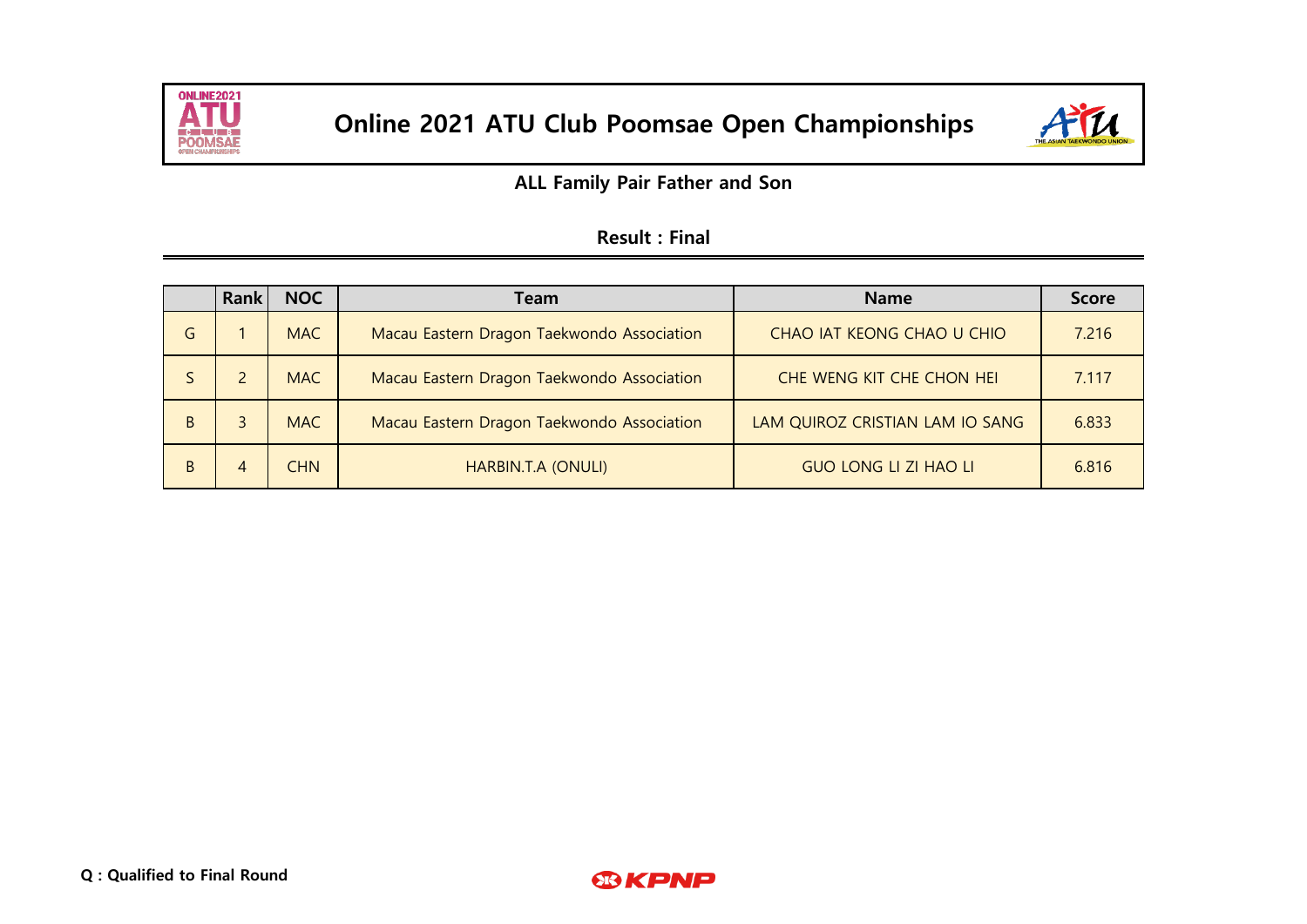



**ALL Family Pair Father and Daughter**

|   | <b>Rank</b>                                                    | <b>NOC</b> | Team                                       | <b>Name</b>                                          | <b>Score</b> |
|---|----------------------------------------------------------------|------------|--------------------------------------------|------------------------------------------------------|--------------|
| G |                                                                | <b>MEX</b> | Hanmex Team Mexico                         | Juan Pedro Flores Velasco Claire Sophie Flores Chapa | 7.499        |
| S | $\overline{2}$<br><b>KOR</b><br><b>KANG'S GLOBAL TAEKWONDO</b> |            |                                            | Shindong Kang Daeun Kang                             | 7.233        |
| B | 3                                                              | <b>MAC</b> | Macau Eastern Dragon Taekwondo Association | CHAO U CHENG CHAO IAT KEONG                          | 7.216        |
| B | 4                                                              | <b>HKG</b> | ActiveTKD (HK)                             | Choi Tin Yan Choi Chong Shing                        | 6.934        |
|   | 5                                                              | <b>CHN</b> | ZHEN WEI WU DAO(ONULI)                     | CHEN XIN LIU ZHEN XIA LIU                            | 6.767        |
|   | 6                                                              | <b>MAC</b> | Macau Eastern Dragon Taekwondo Association | KOK KIN WAI KOK PUI I                                | 6.683        |

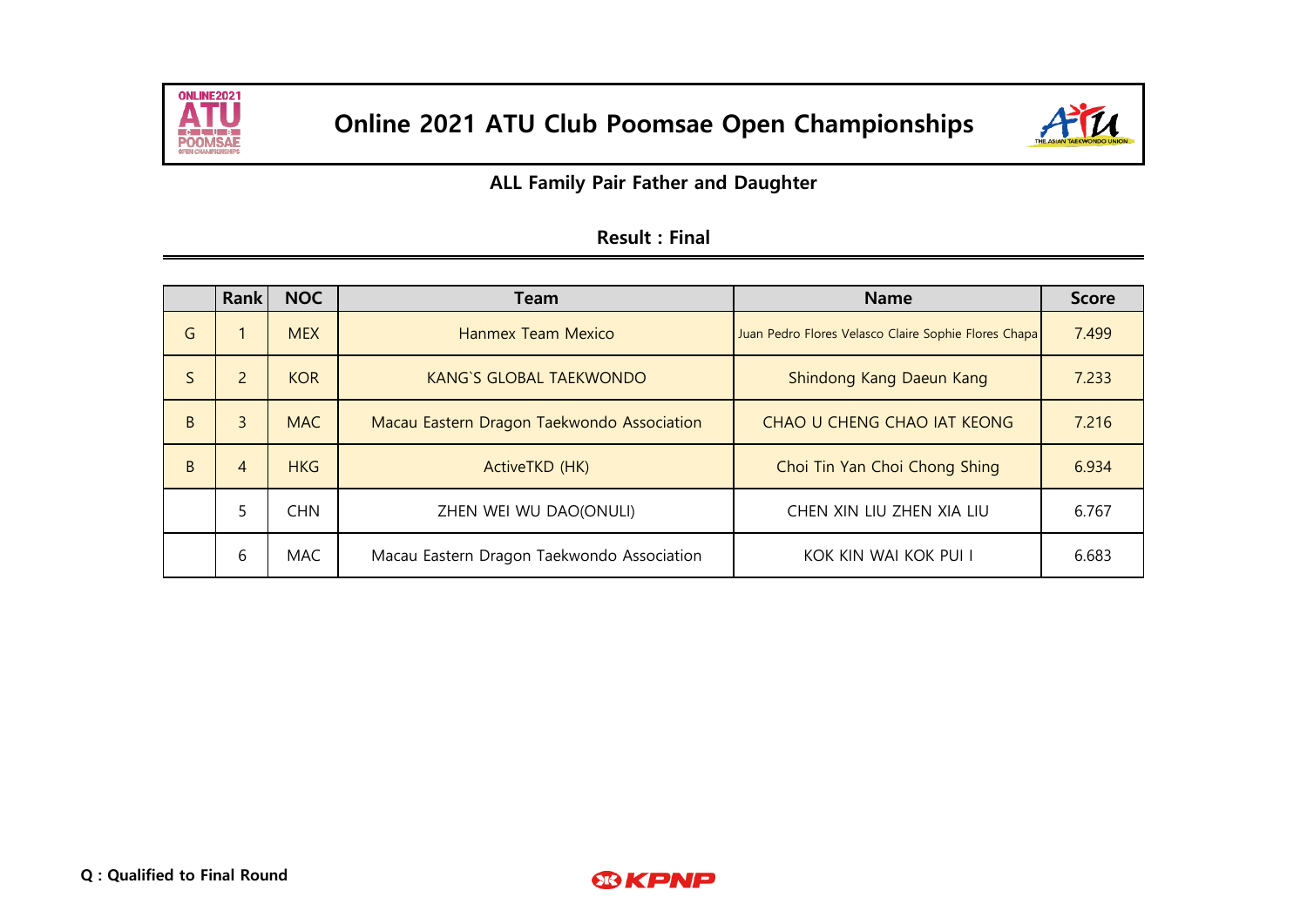



**ALL Family Pair Mother and Son**

|   | Rank | <b>NOC</b> | <b>Team</b>                                | <b>Name</b>                       | <b>Score</b> |
|---|------|------------|--------------------------------------------|-----------------------------------|--------------|
| G |      | <b>USA</b> | NTA-Taekwondo                              | Nathaniel Doolittle Thu Doolittle | 7.034        |
|   |      | <b>MAC</b> | Macau Eastern Dragon Taekwondo Association | KONG NGAN SUN HEONG IN            | 6.883        |

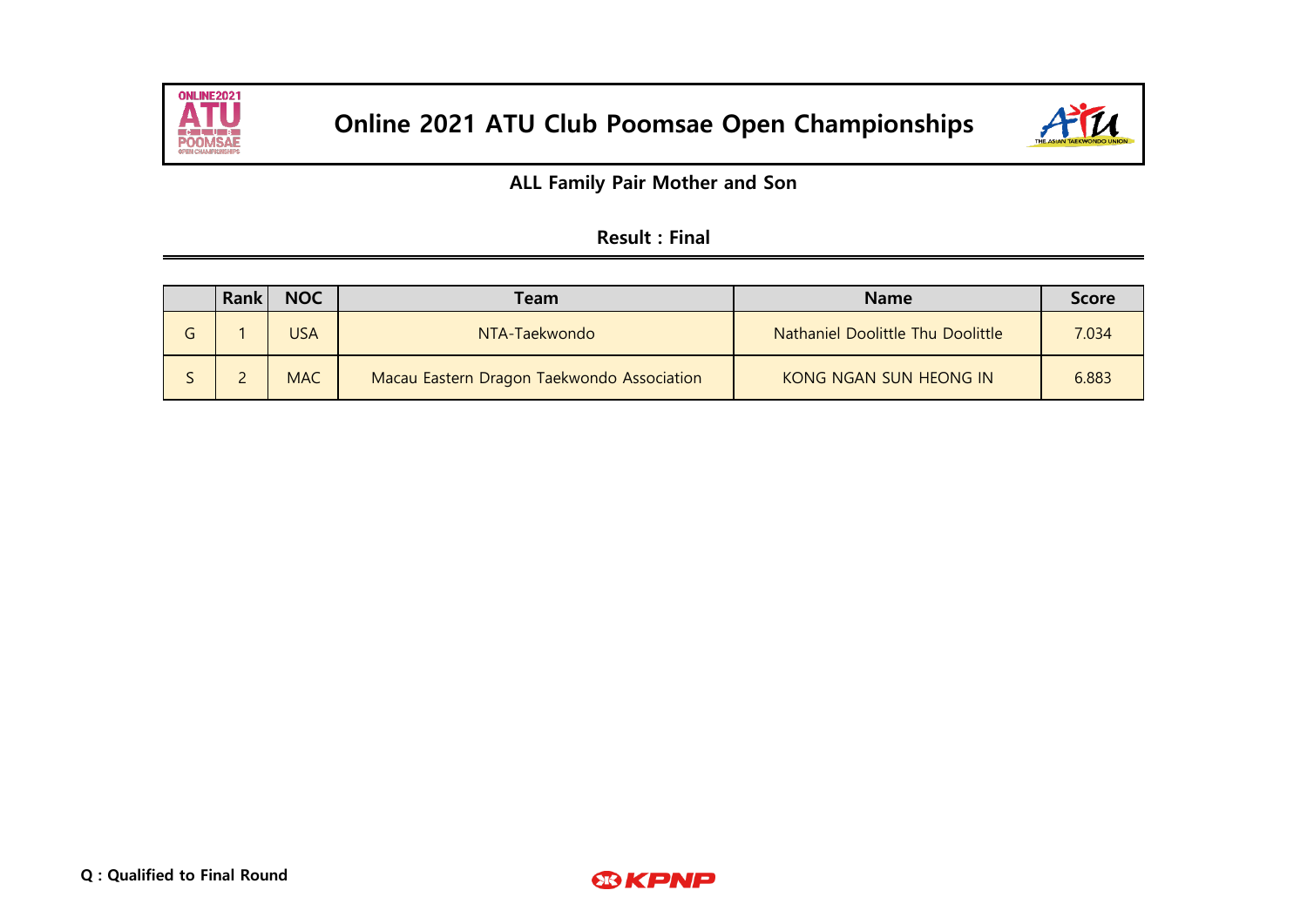



**ALL Family Pair Mother and Daughter**

| <b>Result: Final</b> |  |  |
|----------------------|--|--|
|                      |  |  |

|        | Rank | <b>NOC</b> | <b>Team</b> | Name                                    | Score |
|--------|------|------------|-------------|-----------------------------------------|-------|
| ⌒<br>u |      | <b>INA</b> | Jawa Tengah | SITI ROCHMAH TALITHA LALIBA RAHMAWINATI | 7.299 |